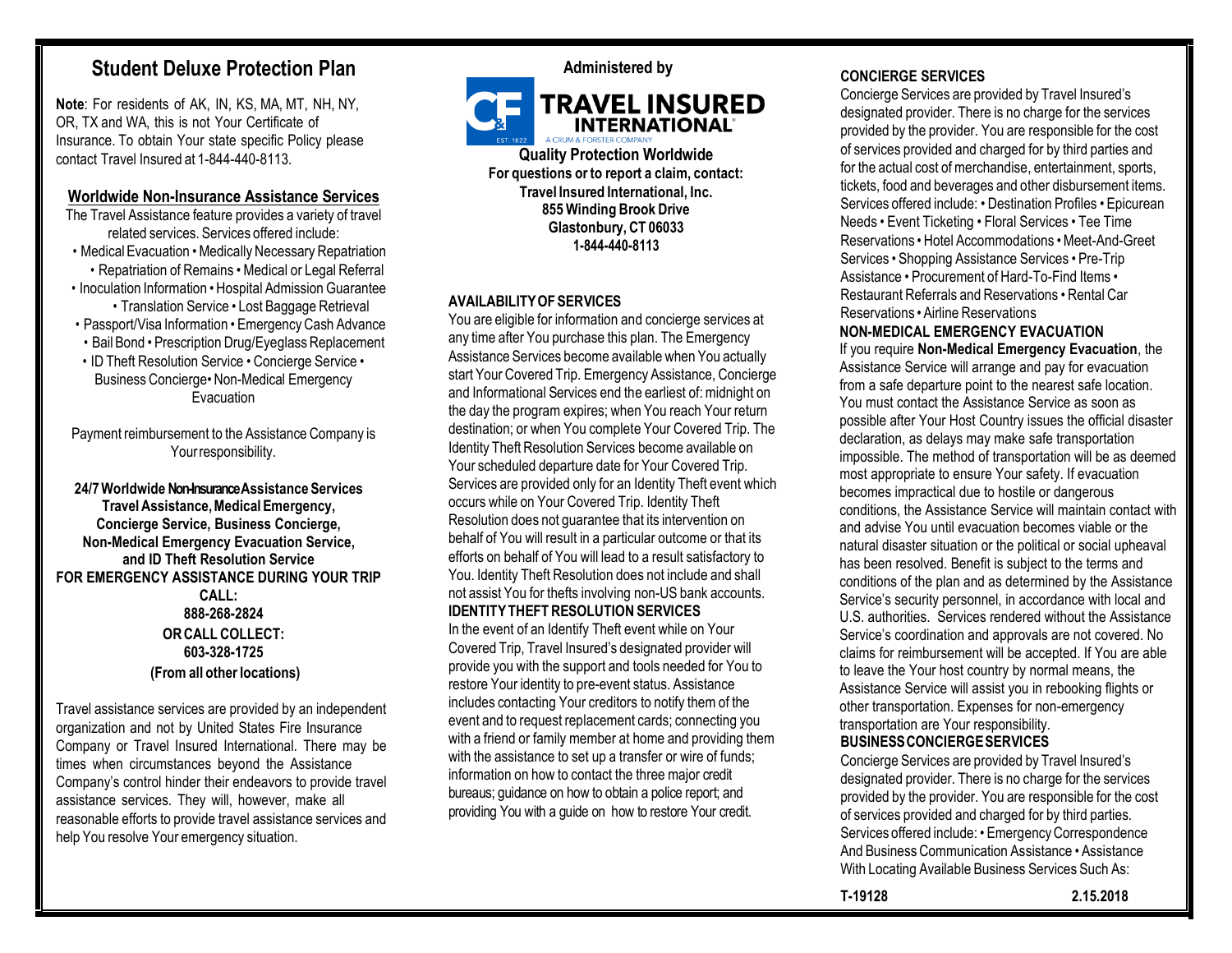Express/Overnight Delivery Sites, Internet Cafes, Print/Copy Services • Assistance With Or Arrangements For Telephone And Web Conferencing • Emergency Messaging To Customers, Associates, And Others (Phone, Fax, E-mail, Text, etc.) • Real Time Weather, Travel Delay And Flight Status Information • Worldwide Business Directory Service For Equipment Repair/Replacement, Warranty Service, etc. • Emergency Travel Arrangements

# **ClaimsProcedures To facilitate prompt claims settlement**: **TRIPCANCELLATION/TRIPINTERRUPTION**:

IMMEDIATELY Call Your Travel Supplier and Travel Insured International to report Your cancellation and avoid non-Covered Expenses due to late reporting. Travel Insured International will then advise You on how to obtain the appropriate form to be completed by You and the attending Physician. If You are prevented from taking Your trip due to Sickness or Injury, You should obtain medical care immediately. We require a certification by the treating Physician at the time of Sickness or Injury that medically imposed restrictions prevented Your participation in the Trip. Provide all unused transportation tickets, official receipts, etc.

**TRIP DELAY:** Obtain any specific dated documentation, which provides proof of the reason for delay (airline or Cruise line forms, medical statements, etc). Submit this documentation along with Your Trip itinerary and all receipts from additional expenses incurred. **MEDICAL EXPENSES:** Obtain receipts from the providers of service, etc., stating the amount paid and listing the diagnosis and treatment.

**BAGGAGE:** Obtain a statement from the Common Carrier that Your Baggage was delayed or a police report showing Your Baggage was stolen along with copies of receipts for Your purchases. **T-19128 2 .15.2018**

## **TRAVELPROTECTIONINSURANCE** Certificate of Insurance

This Certificate Plan of Insurance describes the insurance benefits underwritten by United States Fire Insurance Company, herein referred to as the Company and also referred to as We, Us and Our. Please refer to the accompanying Schedule of Benefits, which provides the Insured, also referred to as You or Your, with specific information about the program You purchased. You should contact the Company immediately if You believe that the Schedule of Benefits is incorrect.

# Signed for **United States Fire Insurance Company** By:

Jo Haws

Marc J. Adee James Kraus Chairman and CEO Secretary

Insurance provided by this Certificate is subject to all of the terms and conditions of the Group Policy. If there is a conflict between the Policy and this Certificate, the Policy will govern.

If You are not satisfied for any reason, You may return Your Certificate to the Company within 14 days after receipt. Your premium will be refunded, provided You have not already departed on the Trip or filed a claim. When so returned, the coverage under the Certificate is void from the beginning.

**Renewal:** Coverage under this Certificate is not renewable.

# **SHORT TERMCOVERAGE**

# **NON-RENEWABLE**

# **TABLEOF CONTENTS**

# **SCHEDULE OF BENEFITS**

**SECTION I. COVERAGES SECTION II. DEFINITIONS SECTION III. INSURING PROVISIONS SECTION IV. GENERAL EXCLUSIONS SECTION V. GENERAL PROVISIONS SECTION VI. STATE ENDORSEMENTS**

# **SCHEDULEOFBENEFITS**

**Benefit Per Trip Maximum Benefit Amount**

#### **TravelArrangementProtection**

| Trip Cancellation**         | Trip Cost*         |
|-----------------------------|--------------------|
| Trip Interruption**         | 150% of Trip Cost* |
| Missed Connection (3 hours) | \$500              |
| Travel Delay (6 hours)      | \$750 (\$150/day)  |

*\*Up to the trip cost protected, up to the maximum of \$10,000*

*\*\*For a \$0 Trip Cost, there is no Trip Cancellation and Trip Interruption is limited to \$500 Return Air only*

| Baggage and Personal Effects     | \$1.500   |
|----------------------------------|-----------|
| Per Article Limit                | \$300     |
| <b>Combined Articles Limit</b>   | \$500     |
| Baggage Delay (24 hours)         | \$300     |
| Non-Medical Emergency Evacuation | \$150,000 |

# **MedicalProtection**

Accident & Sickness Medical Expense \$25,000 Emergency Medical Evacuation \$100,000 Medically Necessary Repatriation/ Repatriation of Remains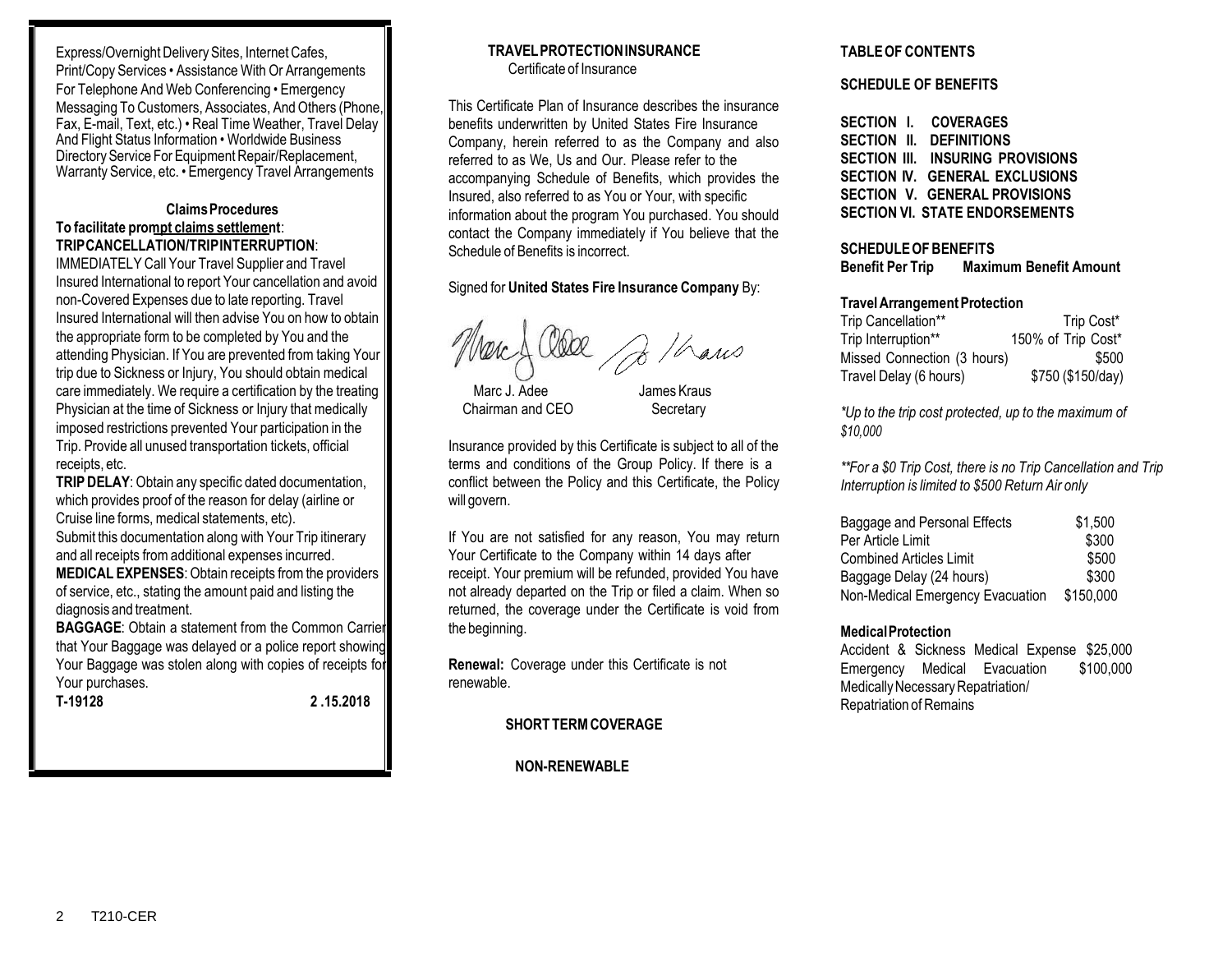Applicable only when specifically requested on the **the vertain intervent occurring** within 30 calendar days after the Natural i. a Terrorist Incident that occurs within 30 *application and the appropriate additional premiumhas* Disaster makes your destination accommodations days of Your Scheduled Departure Date in a *been paid and purchase confirmed on Your Confirmation of* uninhabitable. Your destination is uninhabitable if: city listed on the itinerary of Your Trip. This **Benefits** same city must not have experienced a sensor the building structure itself is unstable and there same city must not have experienced a

*Up To 75% of Non-Refundable Trip Cost\*\*\** immediate safety hazards have yet to be cleared \*\*The lesser of 75% of the amount prepaid for the *Trip* or such as debris on roofs or downed electrical lines; substitute itinerary;

Benefits will be paid, up to the Maximum Benefit Amount shown in the Schedule of Benefits, to reimburse You for the amount of the Published Penalties and unused nonrefundable Prepaid Payments You paid for Travel Arrangements when You are prevented from taking Your Trip due to:

1. Your or a Family Member's or a Traveling Companion's or a Business Partner's death, which occurs before departure on Your Trip;

2. Your or a Family Member's or a Traveling Companion's or a Business Partner's covered Sickness or Injury, which: a) occurs before departure on Your Trip, b)requires Medical Treatment at the time of cancellation resulting in medically imposed restrictions, as certified by a Legally Qualified Physician, and c) and prevents Your participation in the Trip; 3. For the **Other Covered Reasons** listed below; provided such circumstances occur while coverage is in effect. **"OtherCovered Reasons"**means:

- a. You or Your Traveling Companion being hijacked, quarantined, required to serve on a jury (notice of jury duty must be received after Your Effective Date), served with a court order to appear as a witness in a legal action in which You or Your Traveling Companion is not a party (except law enforcementofficers);
- b. Your or Your Traveling Companion's primary place of residence or destination being rendered uninhabitable by

**Optional Coverage discription of the set of the set of the set of the set of the set of the Set of the Set of the Set of the Set of the Set of the Set of the Set of the Set of the Set of the Set of the Set of the Set of** Company will only pay benefits for Losses is a risk of collapse in whole or in part; (ii) there is Terrorist Incident within the 90 days prior to **Cancel For Any Reason** exterior or structural damage allowing elemental the Terrorist Incident that is causing Your intrusion, such as rain, wind, hail, or flood; (iii) cancellation of Your Trip. Benefits are not<br>immediate safety hazards have yet to be cleared contract the Travel Supplier offers a water. Benefits are not payable if a storm, snow **SECTION I. COVERAGES** storm, blizzard or hurricane is named on or before provide accommodations due to life **COVERAGEA** the Effective Date of Your Trip Cancellation threatening illness, life threatening injury or **TRIPCANCELLATION coverage; coverage; contages contages contages contages contages contages contages contages contages contages contages contages contages contages contages contages co** 

- c. a documented theft of passports or visas
- d. You or Your Traveling Companion being directly involved in a traffic accident, substantiated by a police report, while en route to Your scheduled point of departure;
- e. Bankruptcy or Default of an airline, cruise line, tour operator or other travel provider (other than the

Travel Supplier, tour operator or travel agency, from whom You purchased Your Travel Arrangements causing a complete cessation of travel services more than 14 days following Your Effective Date. Benefits will be paid due to Bankruptcy or Default of an airline only if no alternate transportation is available. If alternate transportation is available, benefits will be limited to the change fee charged to allow You to transfer to another airline in order to get to Your intended destination. This benefit only applies if the Certificate has been purchased within 14 days of the date Your initial deposit/payment for Your Trip is received; and You insure the full cost of Your Trip subject to penalties or restrictions;

- f. unannounced Strike that causes complete cessation of services for at least 18 consecutive hours of the Common Carrier on which You are scheduled to travel;
- g. Inclement Weather that causes complete cessation of services for at least 18 consecutive hours of the Common Carrier on which You are scheduled to travel;
- h. felonious assault of You or Your Traveling

Companion within 10 days of the Scheduled Departure Date;

- 
- *up* to *the maximum* of \$10,000 or (iv) the rental property is without electricity or in the maximum of \$10,000 or (iv) the rental property is without electricity or in the maximum of \$10,000 or the water. Benefits are on

All cancellations must be reported to the Travel Supplier within 72 hours of the event causing the need to cancel. If the event delays the reporting of the cancellation beyond the 72 hours, the event should be reported as soon as possible. All other delays of reporting beyond 72 hours will result in reduced benefit payments.

If Your Travel Supplier cancels Your Trip, a benefit will be paid for the reissue fee charged by the airline for the tickets. The maximum payable under this Trip Cancellation Benefit is the lesser of the total amount of coverage You purchased or the Maximum Benefit Amount shown in the Schedule of Benefits.

# **SingleSupplement**

Benefits will be paid, up to the Maximum Benefit Amount, for the additional cost incurred as a result of a change in the per person occupancy rate for Prepaid Travel Arrangements if a Traveling Companion's or Family Member's Trip is canceled for a covered reason and You do not cancel Your Trip.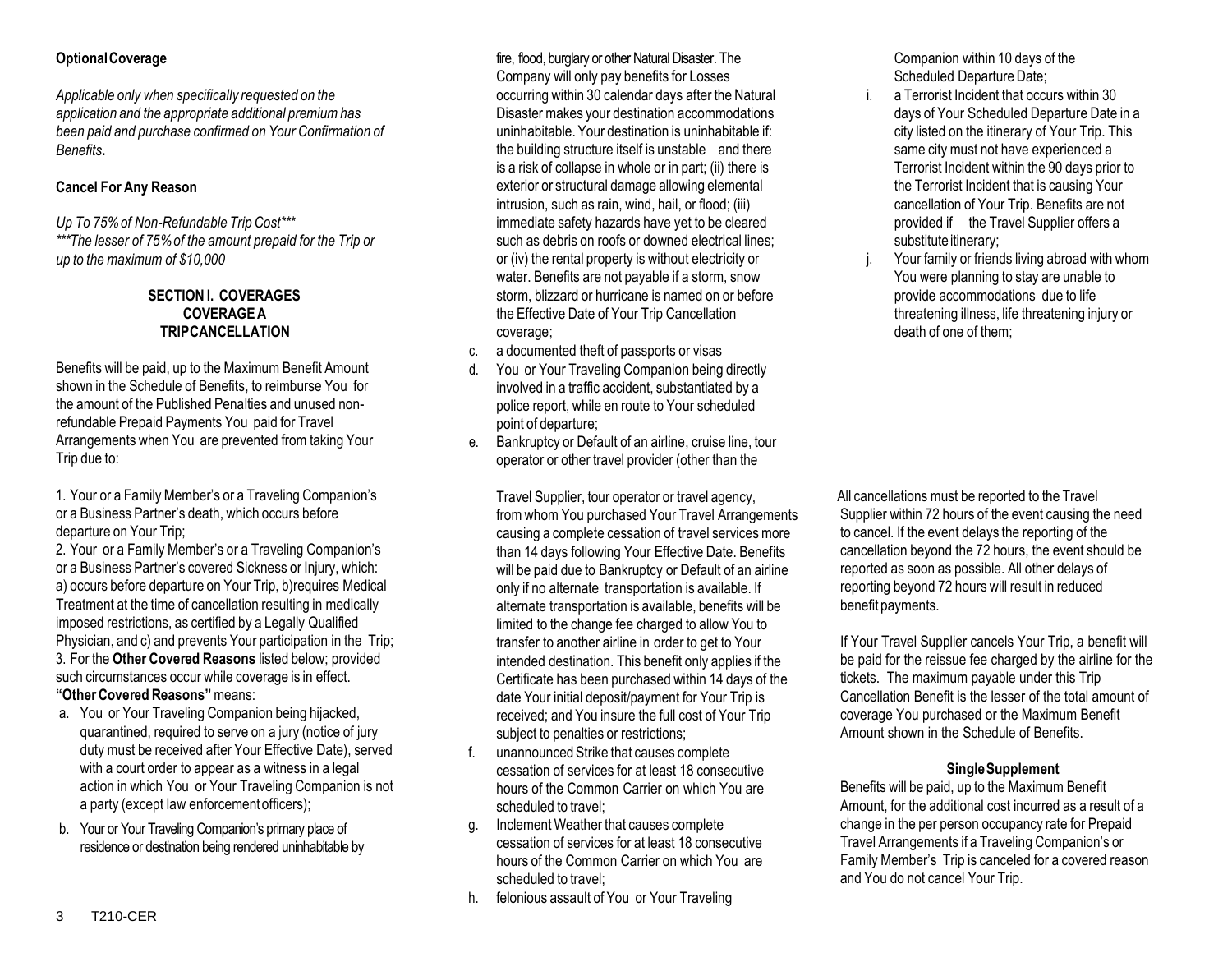These benefits will not duplicate any other benefits payable under the Policy or any coverage(s) attached to the Policy.

# **COVERAGEB TRIPINTERRUPTION**

Benefits will be paid, up to a) the Maximum Benefit Amount shown in the Schedule of Benefits ; or b) 150% of the total amount of coverage You purchased, to reimburse You for or unused non-refundable land or water Travel Arrangements plus the Additional Transportation Cost paid:

- 1. to join Your Trip if You must depart after Your Scheduled Departure Date or travel via alternate travel arrangements by the most direct route possible to reach Your Trip destination; or
- 2. to rejoin Your Trip or transport You to Your originally scheduled return destination, if You must interrupt Your Trip after departure , each by the most direct route possible.

# **Trip Interruption** must be due to:

- 1. Your or a Family Member's or a Traveling Companion's or a Business Partner's death, which occurs while You are on Your Trip;
- 2. Your or a Family Member's or a Traveling Companion's or a Business Partner's covered Sickness or Injury which: a) occurs while You are on Your Trip, b)requires Medical Treatment at the time of interruption resulting in medically imposed restrictions, as certified by a Legally Qualified Physician, and c) prevents Your continued participation on Your Trip;
- 3. For the **Other Covered reasons** listed below; provided such circumstances occur while coverage is in effect.

# **"OtherCovered reasons"**means:

a. You or Your Traveling Companion being hijacked, quarantined, required to serve on a jury (notice of jury duty must be received after Your Effective Date), served with a court order to appear as a witness in a legal action in which You or Your Traveling Companion is not a party (except law enforcement officers);

- b. Your or Your Traveling Companion's primary place of residence or destination being rendered uninhabitable by fire, flood, burglary or other Natural Disaster. The Company will only pay benefits for Losses occurring within 30 calendar days after the Natural Disaster makes your destination accommodations uninhabitable. Your destination is uninhabitable if: (i) the building structure itself is unstable and there is a risk of collapse in whole or in part; (ii) there is exterior or structural damage allowing elemental intrusion, such as rain, wind, hail, or flood; (iii) immediate safety hazards have yet to be cleared such as debris on roofs or downed electrical lines; or (iv) the rental property is without electricity or water. Benefits are not payable if a storm, snow storm, blizzard or hurricane is named on or before the Effective Date of Your Trip Cancellation coverage;
- c. a documented theft of passports or visas;
- d. You or Your Traveling Companion being directly involved in a traffic accident, substantiated by a police report, while en route to Your scheduled point of departure;
- e. Bankruptcy or Default of an airline, cruise line, tour operator or other travel provider (other than the Travel Supplier, tour operator or travel agency, from whom You purchased Your Travel Arrangements causing a complete cessation of travel services more than 14 days following Your Effective Date. Benefits will be paid due to Bankruptcy or Default of an airline only if no alternate transportation is available. If alternate transportation is available, benefits will be limited to the change fee charged to allow You to transfer to another airline in order to get to Your intended destination. This benefit only applies if the Certificate has been purchased within 14 days of the date Your initial deposit/payment for Your Trip is received; and You insure the full cost of Your Trip subject to penalties or restrictions;
- f. unannounced Strike that causes complete cessation of services for at least 18 consecutive hours of the Common Carrier on which You are scheduled to travel;
- g. Inclement Weather that causes complete cessation of services for at least 18 consecutive hours of the Common Carrier on which You are scheduled to travel;
- h. felonious assault of You or Your

Traveling Companion within 10 days of the Scheduled Departure Date:

- i. a Terrorist Incident that occurs within 30 days of Your Scheduled Departure Date in a city listed on the itinerary of Your Trip. This same city must not have experienced a Terrorist Incident within the 90 days prior to the Terrorist Incident that is causing Your cancellation of Your Trip. Benefits are not provided if the Travel Supplier offers a substitute itinerary;
- Your family or friends living abroad with whom You were planning to stay are unable to provide accommodations due to life threatening illness, life threatening injury or death of one of them;

# **Additional Trip Interruption Benefits:**

If Your Traveling Companion must remain hospitalized, benefits will also be paid for reasonable accommodation, telephone call and local transportation expenses incurred by You to remain with Your Traveling Companion up to \$200 per day, limited to 10 days.

The maximum payable under this Trip Interruption Benefit is the lesser of 150% of the total amount of coverage You purchased or 150% of the Maximum Benefit Amount shown in the Schedule of Benefits.

# **Single Supplement**

Benefits will be paid, up to the Maximum Benefit Amount, for the additional cost incurred as a result of a change in the per person occupancy rate for Prepaid Travel Arrangements if a Traveling Companion's or Family Member's Trip is interrupted for a Covered Reason and You do not interrupt Your Trip.

These benefits will not duplicate any other benefits payable under the Certificate or any coverage(s) attached to the Certificate.

# **COVERAGEC MISSED CONNECTION**

If You miss Your cruise or tour departure because Your arrival at Your Trip destination is delayed for 3 or more hours, due to:

- a) any delay of a Common Carrier (the delay must be certified by the Common Carrier);
- b)documented weather condition preventing You from getting to the point of departure;

4 T210-CER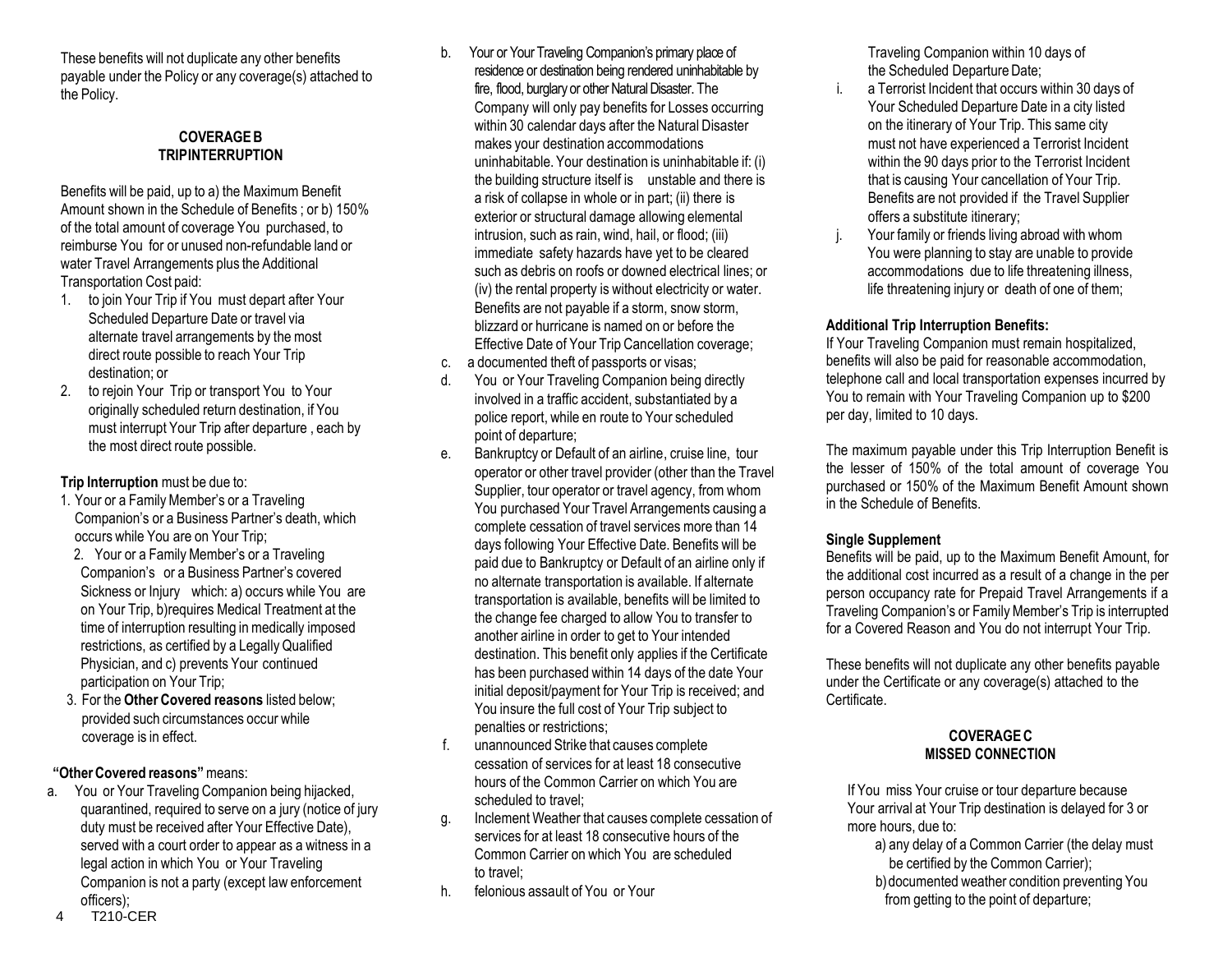c)quarantine, hijacking, Strike, NaturalDisaster, terrorism or riot.

We will reimburse You, up to the Maximum Benefit Amount shown in the Schedule of Benefits, for:

- a) Your Additional Transportation Cost to join Your Trip; and
- b) Your Prepaid expenses for the unused land or water Travel Arrangements ; and
- c) reasonable accommodation, telephone andmeal expenses necessarily incurred by You for which You have proof of purchase and which were not paid for or provided by any other source.

These benefits will not duplicate any other benefits payable under the Certificate or any coverage(s) attached to the Certificate.

# **COVERAGED TRAVELDELAY**

Benefits will be paid up to \$150 per day for: 1) the nonrefundable, unused portion of the Prepaid expenses for Your Trip as long as the expenses are supported by proof of purchase and are not reimbursable by any other

source; and 2) reasonable accommodation, meal, telephone call and local transportation expenses incurred by You , up to the Maximum Benefit Amount shown in the Schedule of Benefits, if You are delayed for 6 hours or more while en route to or from, or during Your Trip, due to:

- a) any delay of a Common Carrier (the delay must be certified by the Common Carrier);
- b) a traffic accident in which You or Your Traveling Companion is not directly involved (must be substantiated by a police report);
- c) lost or stolen passports, travel documents or money (must be substantiated by a police report);
- d) quarantine, hijacking, Strike, NaturalDisaster, terrorism or riot;
- e) a documented weather condition preventing You from getting to the point of departure. Benefits will not be paid for any expenses, which have been reimbursed, or for any services that have been provided by the

CommonCarrier.

These benefits will not duplicate any other benefits payable under the Certificate or any coverage(s) attached to the Certificate.

# **COVERAGEE BAGGAGEANDPERSONAL EFFECTS**

Benefits will be provided to You, up to the Maximum Benefit Amount shown in the Schedule of Benefits:

- a) against all risks of permanent loss, theft or damage to Your Baggage and Personal Effects;
- b) subject to all General Exclusions and the Additional Limitations and Exclusions Specific to Baggage and Personal Effects in the Certificate; and
- c) occurring while coverage is in effect.

"Baggage and Personal Effects" means goods being used by You during Your Trip.

# **Valuation and Payment of Loss:**

The lesser of the following amounts will be paid:

- 1) the Actual Cash Value at the time of loss, theft or damage, except as provided below;
- 2) the cost to repair or replace the article with material of a like kind and quality; or
- 3) \$300 per article.

A combined maximum of \$500 will be paid for jewelry; precious or semi-precious stones; watches; articles consisting in whole or in part of silver, gold or platinum; furs or articles trimmed with fur; cameras and their accessories and related equipment.

A maximum of \$100 will be paid for the cost of replacing a passport or visa.

Amaximum of \$100 will be paid for the cost associated with the unauthorized use or replacement of lost or stolen credit cards, subject to verification that You have complied with all conditions of the credit card company.

# **Baggage and Personal Effects** does not include:

- 1) animals;
- 2) automobiles and automobile equipment;
- 3) boats or other vehicles or conveyances;
- 4) trailers;
- 5) motors;
- 6) aircraft;
- 7) bicycles, except when checked as baggage with a Common Carrier;
- 8) household effects and furnishings;
- 9) antiques and collector's items;
- 10) sunglasses, contact lenses, artificial teeth, dentures, dental bridges, or hearing aids;
- 11) artificial limbs or other prosthetic devices;
- 12) prescribedmedications;
- 13) keys, money, stamps and credit cards (except as otherwise specifically covered herein);
- 14) securities, stamps, tickets and documents (except as coverage is otherwise specifically provided herein);
- 15) telephones or PDA devices, computer hardware or software;

**Baggage Delay**: If, while on a Trip, Your checked baggage is delayed or misdirected by a Common Carrier for more than 24 hours from Your time of arrival at a destination other than Your return destination, benefits will be paid, up to the Maximum Benefit Amount shown in the Schedule of Benefits, for the actual expenditure for necessary personal effects. You must be a ticketed passenger on a Common Carrier. The Common Carrier must certify the delay or misdirection. Receipts for the purchases must accompany any claim.

# **Additional Limitations and Exclusions Specific to Baggage and Personal Effects:**

Benefits are not payable for any loss caused by or resulting from:

- a) breakage of brittle or fragile articles;
- b) wear and tear or gradual deterioration;
- c) confiscation or appropriation by order of any
- government or custom's rule;
- d) theft or pilferage while left in any unlocked or unattended vehicle;
- e) property illegally acquired, kept, stored or transported;
- f) Your negligent acts or omissions; or
- g) property shipped as freight or shipped prior to the Scheduled Departure Date:
- h) electrical current, including electric arcing that
- damages or destroys electrical devices or appliances.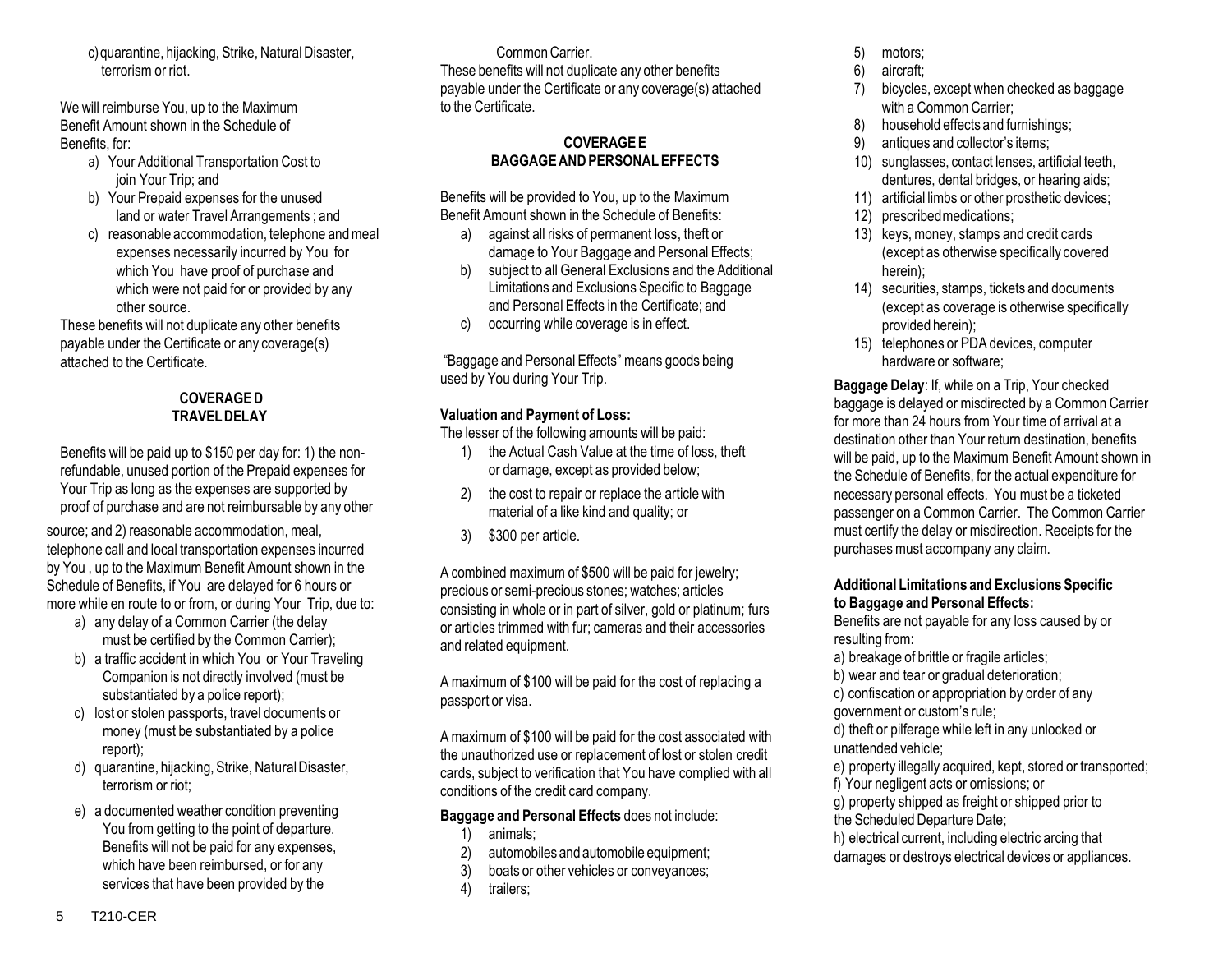## **Additional Provisions applicable to Baggage and Personal Effects and Baggage Delay:**

Benefits will not be paid for any expenses which have been reimbursed or for any services which have been provided by the Common Carrier, hotel or Travel Supplier; nor will benefits be paid for loss or damage to property specifically scheduled under any other insurance.

# **Additional Claims Provisions Specific to Baggage:**

Your Duties After Loss of or Damage to Property or Delay of Baggage: In case of loss, theft, damage or delay of baggage or personal effects, and You must: a) take all reasonable steps to protect, save or recover the property:

b) promptly notify, in writing, either the police, hotel proprietors, ship lines, airlines, railroad, bus, airport or other station authorities, tour operators or group leaders, or any Common Carrier or bailee who has custody of Your property at the time of loss:

c) produce records needed to verify the claim and its amount ,and permit copies to be made:

d) send proof of loss as soon as reasonably possible after date of loss, providing date, time, and cause of loss, and a complete list of damaged/lost items : and e) allow the company to examine baggage or personal effects, if requested.

These benefits will not duplicate any other benefits payable under the Certificate or any coverage(s) attached to the **Certificate** 

# **COVERAGE F NON-MEDICAL EMERGENCY EVACUATION**

This Non-Medical Emergency Evacuation Benefit is not available if a formal recommendation in the form of a Travel Advisory or Travel Warning from the U.S. State Department is issued for a country preceding Your arrival into that country on Your Trip, or if a country is an Excluded Country preceding Your arrival into that country on Your Trip.

You are eligible for benefits, up to the Maximum Benefit Amount shown in the Confirmation of Benefits, for all reasonable expenses incurred for Your transportation to the nearest place of safety, or to Your primary place of residence, if You must leave Your Trip for a Non-Medical Emergency Evacuation Covered reason, as defined below.

Non-Medical Emergency Evacuation must occur within 14 days of any covered event. Arrangements will be by the most appropriate and economical means available and consistent with Your health and safety. Benefits are only payable for arrangements made by authorized travel assistance provider".

#### **Non-Medical Emergency Evacuation Covered reasons:**

We will pay for the Non-Medical Emergency Evacuation Benefits listed above if, while on Your Trip, a formal recommendation in the form of a Travel Advisory or Travel Warning from the U.S. State Department, is issued for You to leave a country You are visiting on Your Trip due to:

- 1) a Natural Disaster;
- 2) civil, military or political unrest; or
- 3) Your being expelled or declared a persona non-grata by a country You are visiting on Your Trip.

#### **Non-Medical Emergency Evacuation Exclusions:** We do not cover:

- 1) loss or expense for a Non-Medical Emergency Evacuation Covered reason which took place in an Excluded Country;
- 2) loss or expense recoverable under any other insurance or through an employer;
- 3) loss or expense arising from or attributable to:
	- (a) fraudulent or criminal acts committed or attempted by You ;
	- (b) alleged violation of the laws of the country You are visiting, unless We determine such allegations to be fraudulent, or
	- (c) failure to maintain required documents or visas;
- 4) loss or expense arising from or attributable to:
	- (a) debt, insolvency, business or commercial failure;
	- (b) the repossession of any property; or
	- (c) Your non-compliance with a contract, license or permit;
- 5) loss or expense arising from or due to liability assumed by You under any contract.

These benefits will not duplicate any other benefits payable under the Policy or any coverage(s) attached to the Policy.

# **COVERAGEG ACCIDENT& SICKNESSMEDICAL EXPENSE**

Benefits will be paid for the Covered Expense incurred, up to the Maximum Benefit Amount shown in the Schedule of Benefits shown on the Schedule of Benefits, as a result of

a Covered Accidental Injury or covered Sickness, which first occurs during Your Trip (of a duration of 90 days or less for Sickness). Only Covered Expenses incurred during Your Trip (of duration of 90 days or less for Sickness) will be reimbursed. Expenses incurred after Your Trip are not covered.

Benefits will include up to \$750 for expenses for emergency dental treatment due to Injury to natural teeth. Only expenses for emergency dental treatment to natural teeth incurred during Your Trip will be reimbursed. Expenses incurred after Your Trip are not covered.

Benefits will not be paid in excess of the Usual and CustomaryCharges.

Advance payment will be made to a Hospital, up to the Maximum Benefit Amount, if needed to secure Your admission to a Hospital, because of a Covered Accidental Injury or covered Sickness. The authorized travel assistance company will coordinate advance payment to the Hospital.

For the purpose of this benefit:

"Covered Expense"means expense incurred only for the following:

1. The medical services, prescription drugs, prosthetics, therapeutic services and supplies ordered or prescribed by a Legally Qualified Physician as Medically Necessary for treatment;

2. Hospital or ambulatorymedical-surgical center services (including expenses for a cruise ship cabin or hotel room, not already included in the cost of the Your Trip, if recommended as a substitute for a hospital room for recovery from a Covered Accidental Injury or covered Sickness);

3. Transportation furnished by a professional ambulance company to and/or from a Hospital.

These benefits will not duplicate any benefits payable under the Certificate or any coverage(s) attached to the Certificate.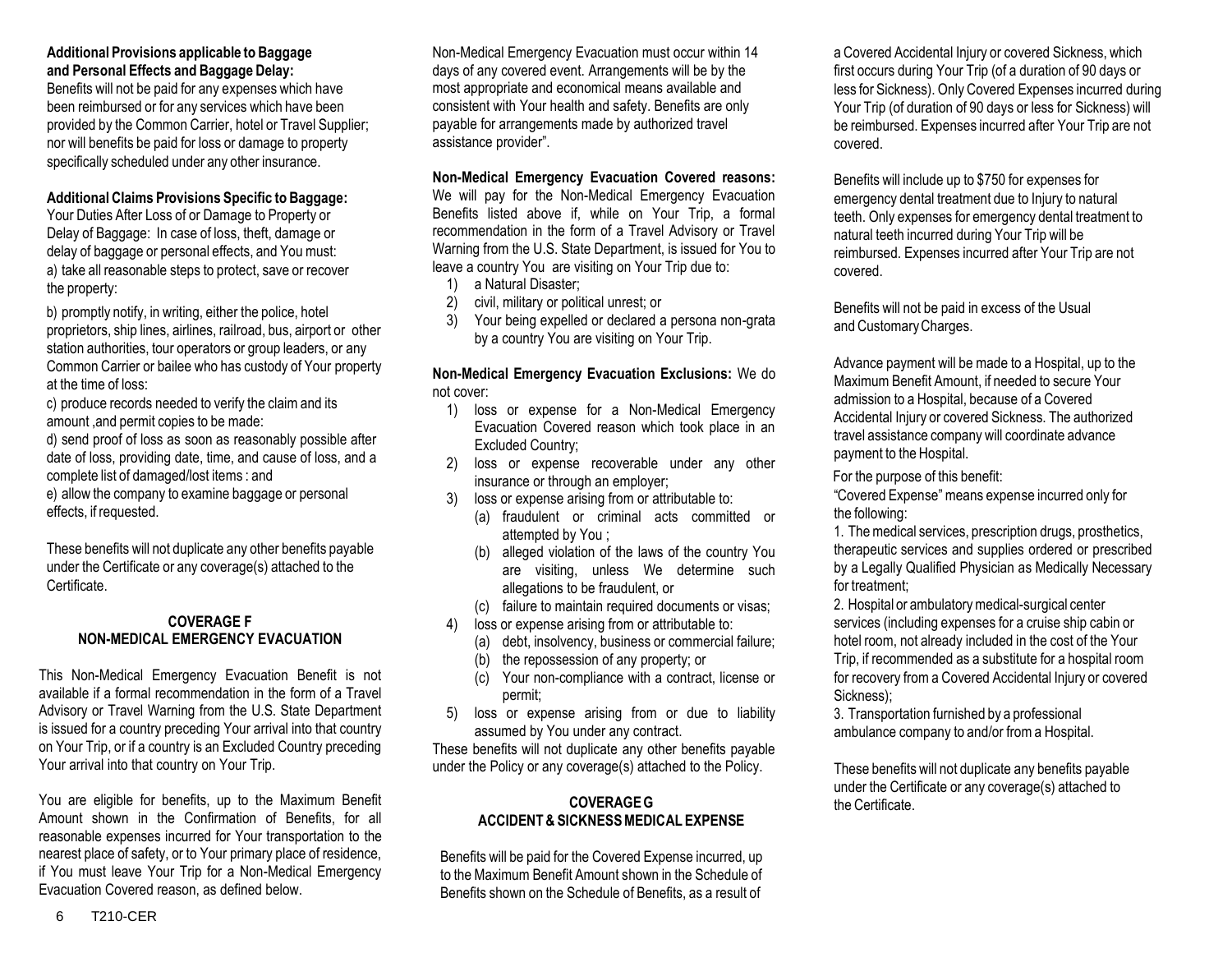#### **COVERAGEH EMERGENCYMEDICALEVACUATION,MEDICAL REPATRIATIONANDRETURN OF REMAINS**

When You suffer loss of life for any reason or incur a Sickness or Injury during the course of Your Trip, the following benefits are payable, up to the Maximum Benefit Amount shown in the Schedule of Benefits.

1. **EmergencyMedical Evacuation**: If the local attending LegallyQualified Physician and the authorized travel assistance company determine that transportation to a Hospital or medical facility is Medically Necessary to treat an unforeseen Sickness or Injury which is acute or life threatening and adequate Medical Treatment is not available in the immediate area, the Transportation Expense incurred will be paid for the Usual and Customary Charges for transportation to the closest Hospital or medical facility capable of providing that treatment. If You are traveling alone and will be hospitalized for more than 7 consecutive days and Emergency Evacuation is not imminent, benefits will be paid to transport one person, chosen by You, by Economy Transportation, for a single visit to and from Your bedside.

If You are in the Hospital for more than 7 consecutive days and Your dependent children who are under 18 years of age and accompanying You on Your Trip are left unattended, Economy Transportation will be paid to return the dependents to their home (with an attendant, if considered necessary by the authorized travel assistance company). 2. **Medical Repatriation:** If the local attending Legally Qualified Physician and the authorized travel assistance company determine that it is Medically Necessary for You to return to Your primary place of residence because of an unforeseen Sickness or Injury which is acute or lifethreatening, the Transportation Expense incurred will be paid for Your return to Your primary place of residence or to a Hospital or medical facility closest to Your primary place of place of residence capable of providing continued treatment via one of the following methods of transportation, as approved, in writing, by the authorized travel assistance company:

i) one-way Economy Transportation; ii) commercial air upgrade (to Business or First Class), based on Your condition as recommended by the local attending Legally Qualified Physician and verified in writing

and considered necessary by the authorized travel assistance company; or

iii) other covered land or air transportation including, but not limited to, commercial stretcher, medical escort, or the Usual and Customary Charges for air ambulance, provided such transportation has been pre-approved and arranged by the authorized travel assistance company. Transportation must be via the most direct and economical route.

3. **Return of Remains:** In the event of Your death during a Trip, the expense incurred will be paid for minimally necessary casket or air tray, preparation and transportation of Your remains to Your primary place of residence in the United States of America or to the place of burial.

Benefits are paid less the value of Your original unused return travel ticket.

These benefits will not duplicate any other benefits payable under the Certificate or any coverage(s) attached to the Certificate.

# **COVERAGEI OPTIONAL CANCEL FOR ANY REASON**

Not applicable for \$0 Trip Costs **Optional Coverage:** Applicable only when purchased within at the time of original plan purchase and if the appropriate additional premium has been paid.

If You cancel Your Trip for any reason not otherwise covered by this plan, benefits will be paid for up to 75% of the Prepaid, forfeited, non-refundable Payments or Deposits You paid for Your Trip provided:

- **a)** Your Payment or Deposit for this plan is received with or before the final Payment for Your Trip; and
- b) You have paid the Travel Supplier for the full cost for all non-refundable Trip costs for Your Trip prior to Your cancellation of Your Trip; and
- c) You cancel Your Trip 48 hours or more before Your Scheduled Departure.

# **SECTIONII. DEFINITIONS**

**Accident**means a sudden, unexpected unusual specific event that occurs at an identifiable time and place, and shall also include exposure resulting from a mishap to a conveyance in which You are traveling. **Additional Transportation Cost** means the actual cost incurred for one-way Economy Transportation by Common Carrier reduced by the value of an unused travel ticket.

**Baggage and Personal Effects** means luggage, personal possessions and travel documents taken by You on Your Trip.

**Bankruptcy or Default** means the total cessation of operations due to insolvency, with or without the filing of a bankruptcy petition by an airline or cruise line, tour operator or other travel provider provided the Bankruptcy or Default occurs more than 14 days following Your Effective Date for the Trip Cancellation Benefits. There is no coverage for the Bankruptcy or Default of any person, organization, agency or firm from whom You purchased Travel Arrangements supplied by others.

**Business Partner**means an individual who (a) is involved in a legal general partnership with You and (b) is actively involved in the day to daymanagement of Your business.

**Common Carrier** means any land, sea, or air conveyance operating under a valid license for the transportation of passengers for hire , not including taxicabs or rented, leased or privately owned motor vehicles.

**"Complications of Pregnancy"** means conditions (when the pregnancy is not terminated) whose diagnoses are distinct from pregnancy but are adversely affected by pregnancy or are caused by pregnancy. These conditions include acute nephritis, nephrosis, cardiac decompensation, missed abortion and similar medical and surgical conditions of comparable severity. Complications of Pregnancy also include non-elective cesarean section, ectopic pregnancy which is terminated and spontaneous termination of pregnancy, which occurs during a period of gestation in which a viable birth is not possible.

Complications of Pregnancy does not include false labor, occasional spotting, Physician-prescribed rest during the period of pregnancy, morning sickness, hyperemesis gravidarum, preeclampsia and similar conditions associated with the management of a difficult pregnancy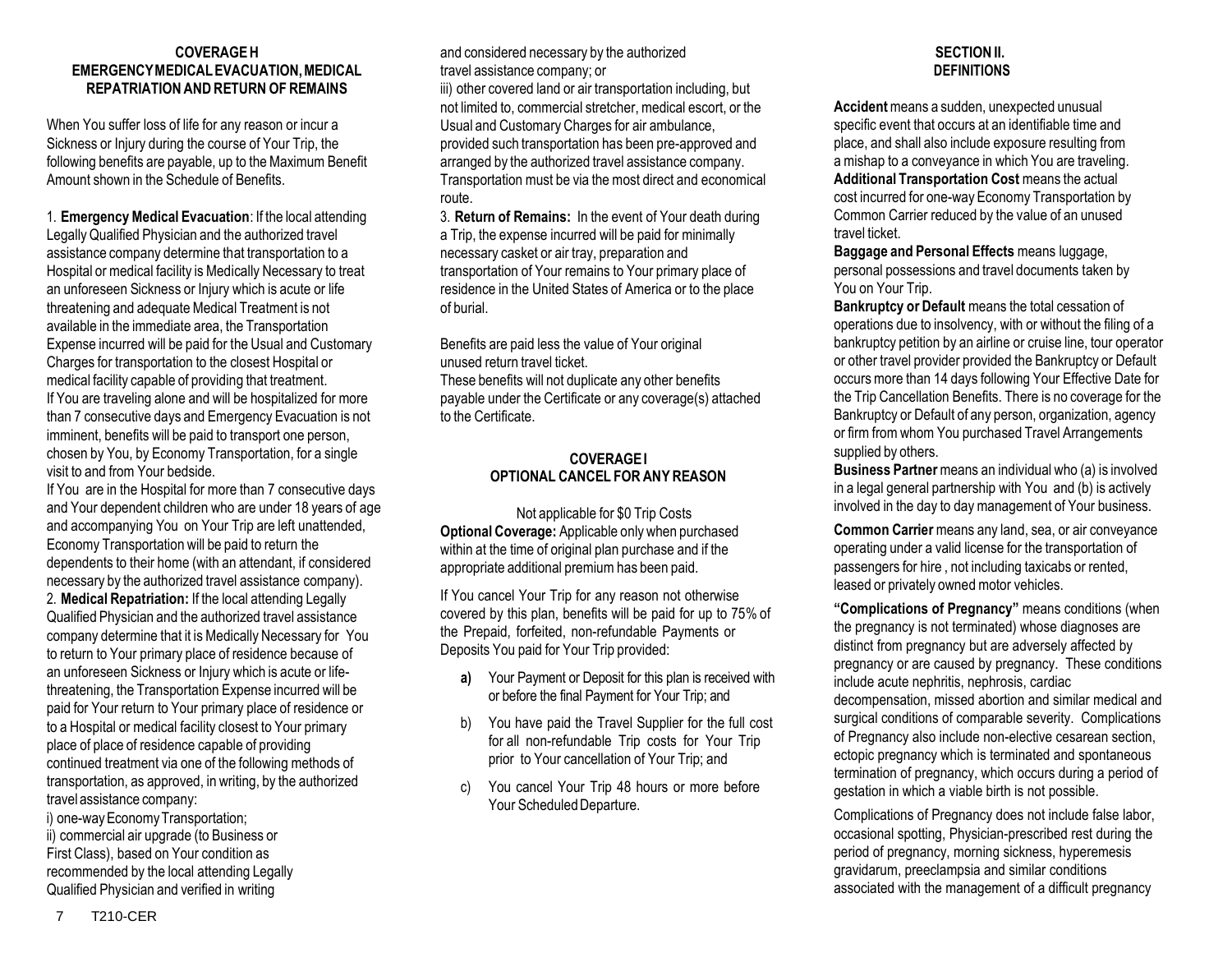not constituting a nosologically distinct complication of pregnancy.

**Company**means United States Fire Insurance **Covered Trip** means scheduled trips, tours or Cruises for which (a) coverage is requested: and (b) the required premium is submitted prior to the Scheduled Departure Date.

**Cruise** means any prepaid sea arrangements. **Default** means a material failure or inability to provide contractedservices.

**Dependent Child(ren)** means Your children, including an unmarried child, stepchild, legally adopted child or foster child who is: (1) less than age 19 and primarily dependent on You for support and maintenance; or (2) who is at least age 19 but less than age 23 and who regularly attends an accredited school or college; and who is primarily dependent on You for support andmaintenance. **Domestic Partner** means an opposite or same sex partner who, for at least 12 consecutive months, has resided with You and shared financial assets/obligations with You. Both You and the Domestic Partner must:

(1) intend to be life partners;

(2) be at least the age of consent in the state in which You both reside; and (3) be mentally competent to contract. Neither You nor the Domestic Partner can be related by blood to a degree of closeness that would prohibit a legal marriage, be married to anyone else, or have any other Domestic Partner. The Company may require proof of the Domestic Partner relationship in the form of a signed and completed affidavit of domestic partnership.

**Economy Transportation** means the lowest published available transportation rate for a ticket on a Common Carrier matching the original class of transportation that You purchased for Your Trip.

**Excluded Country** means one of the following countries from which Non-Medical Emergency Evacuations are not available such as Afghanistan, Chechnya, Democratic Republic of the Congo, Iran, Iraq, Israel West Bank, Israel Gaza Strip, Ivory Coast, North Korea, Somalia, Sudan, Syria, or any country subject to the administration and enforcement of U.S. economic embargoes and trade sanctions by the OFFICE OF FOREIGN ASSET CONTROLS (OFAC). **Family Member** means any of the following: Your or Your Traveling Companion's legal spouse (or common-law spouse where legal), legal guardian or ward, son or

daughter (adopted, foster, step or in-law), brother or sister (includes step or in-law), parent (includes step or in-law), grandparent (includes in-law), grandchild, aunt, uncle, niece or nephew or Domestic Partner.

**Hospital** means (a) a place which is licensed or recognized as a general hospital by the proper authority of the state in which it is located: (b) a place operated for the care and treatment of resident inpatients with a registered graduate nurse (RN) always on duty and with a laboratory and X- ray facility: (c) a place recognized as a general hospital by the Joint Commission on the Accreditation of Hospitals; (d) other than a residence, a place where treatment in a Hyperbaric chamber can be received. Not included is a hospital or institution licensed or used principally: (1) for the treatment or care of drug addicts or alcoholics: or (2) as a clinic continued or extended care facility, skilled nursing facility, convalescent home, rest home, nursing home or home for the aged.

**Inclement Weather** means any weather condition that delays the scheduled arrival or departure of a Common Carrier.

**Injury or Injuries** means bodily harm and/or decompression illness caused by an Accident which: 1) occurs while Your coverage is in effect under the Policy; and 2) requires examination and treatment by a Legally Qualified Physician. The Injury must be the direct cause of loss and must be independent of all other causes and must not be caused by, or result from, Sickness.

**Insured** means a person(s) who is booked to travel on a Trip, completes the enrollment form and for whom the required premium is paid, also referred to as You and Your. **Intoxicated** mean a blood alcohol level that equals or exceeds the legal limit for operating a motor vehicle in the state or jurisdiction where You are located at the time of an incident.

**LegallyQualified Physician** means a physician: (a) other than You , a Traveling Companion or a Family Member; (b)practicing within the scope of his or her license; and (c)recognized as a physician in the place where the services are rendered.

**Maximum Benefit Amount** means the maximum amount payable for coverage provided to You as shown in the Schedule of Benefits.

**Medical Treatment** means examination and treatment by a Legally Qualified Physician for a condition which first manifested itself, worsened or became acute or had symptoms which would have prompted reasonable

person to seek diagnosis, care or treatment. **Medically Necessary** means a service which is appropriate and consistent with the treatment of the condition in accordance with accepted standards of communitypractice.

**Natural Disaster**means a flood, hurricane, tornado, earthquake, mudslide, tsunami, avalanche, landslide, volcanic eruption, fire, wildfire or blizzard that is due to natural causes.

**Payments or Deposits** means the cash, check, or credit card amounts actually paid or used for Your Trip. Certificates, vouchers, discounts, credits, frequent traveler or frequent flyer rewards, miles or points applied (in part or in full) towards the cost of Your Travel Arrangements are not Payments or Deposits as defined herein.

**Pre-existing Condition** means any Injury, Sickness or condition (including any condition from which death ensues) of You, or Traveling Companion, or Your and/or Traveling Companion's FamilyMember or Your Business Partner for which within the 180 day period prior to the Effective Date of Your Trip Cancellation coverage under the policy which (a) manifested itself, became acute or exhibited symptoms which would have caused one to seek diagnosis, care or treatment; (b) required taking prescribed drugs or medicine, unless the condition for which the prescribed drug or medicine is taken remains controlled without any change in the required prescription; or (c) required Medical Treatment or treatment was recommended by a LegallyQualified Physician.

**Prepaid** means Payments or Deposits paid by You to a Travel Supplier for Travel Arrangements for Your Trip prior to Your actual or Scheduled Departure Date. Payments or Deposits for shore excursions, theater, concert or event tickets or fees, or sightseeing, if such arrangements are made during Your Trip and are to be used prior to the Scheduled Return Date of Your Trip, are not considered Prepaid as defined herein.

**Published Penalties** means any additional published cancellation penalties levied by Your travel agency or travel supplier that apply to all clients of the travel agency or travel supplier and can be documented at time of Your purchase of Travel Arrangements from Your travel agency. **Scheduled Departure Date** means the date on which You are originally scheduled to leave on Your Trip. **Scheduled Return Date** means the date on which You are

originally scheduled to return to the point of origin or the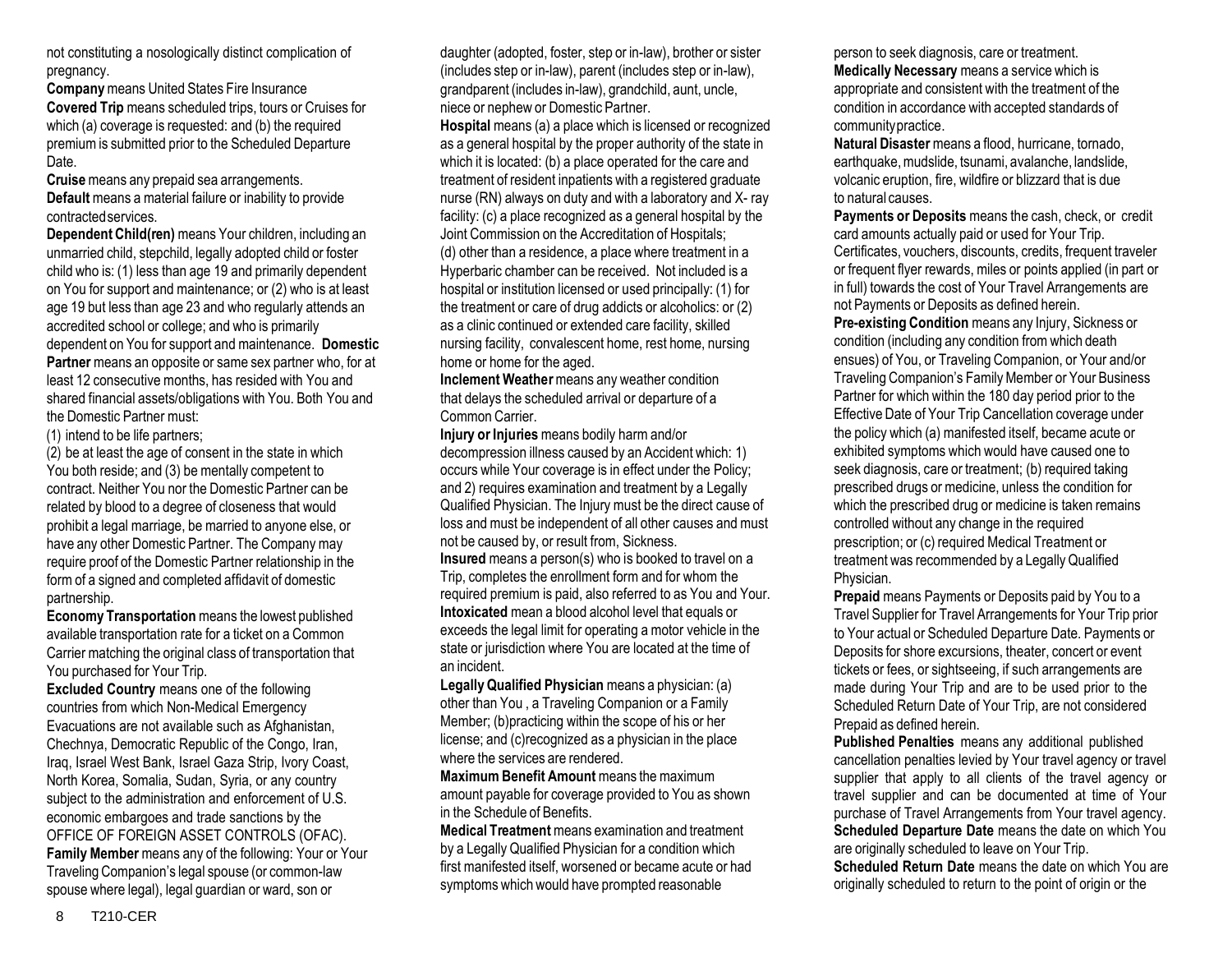#### original final destination of Your Trip.

**Sickness** means an illness or disease of the body which: 1)requires examination and treatment by a Legally Qualified Physician, and 2) commences while Your coverage is in effect. An illness or disease of the body which first manifests itself and then worsens or becomes acute prior to the Effective Date of Your coverage is not a Sickness and is considered a Pre-Existing Condition as defined herein and is not covered by the Policy.

**Strike** means any labor disagreement resulting in a stoppage of work: (a) as a result of a combined effort of workers which was unannounced and unpublished at the time travel services were purchased; and (b) which interferes with the normal departure and arrival of a CommonCarrier.

**Terrorist Incident** means an act of violence, that is deemed terrorism by the United States Government other than civil disorder or riot (that is not an act of war, declared or undeclared) that results in loss of life or major damage to property, by any person acting alone or in association with other persons on behalf of or in connection with any organization of foreign government which is generally recognized as having the intent to overthrow or influence the control of any other foreign government. The Terrorist Incident must be documented in a Travel Warning issued by the United States' Department of State advising Americans to avoid that certain country.

**Third Party** means a person or entity other than You or the Company.

**Transportation Expense** means the cost of Medically Necessary conveyance, personnel, and services or supplies.

**Traveling Companion** means a person or persons whose names appear with Yours on the same Travel Arrangements and who, during Your Trip, will accompany You.

**Travel Supplier** means any entity or organization that coordinates or supplies travel services for You.

**Trip** means a scheduled trip for which coverage for Travel Arrangements is requested and the premium is paid prior to Your actual or Scheduled Departure Date of Your Trip.

**Us, We, Our** means United States Fire Insurance Company.

**Usual and Customary Charges** means those comparable charges for similar treatment, services and supplies in the geographic area where treatment is performed.

# **SECTION III. INSURING PROVISIONS**

#### **Who Is Eligible For Coverage:**

A citizen or resident of the United States of America who is booked to travel on Your Trip, completes the enrollment form and for whom the required premium is paid. Eligibility for purchase will be determined at time of claim. If it is determined that a person or Trip is not eligible for coverage, any claim for benefits will be denied and premium will be refunded.

#### **When Coverage Begins – Coverage Effective Date:**

**Trip Cancellation**: Coverage begins on the date and time at 12:01 a.m. on the day after the date the appropriate premium for this Certificate for Your Trip is received by the company. This is Your "Effective Date" and time for Trip Cancellation. **Travel Delay**: Coverage begins after You have traveled 50 miles or more from home en route to join Your Trip. This is Your "Effective Date" and time for Travel Delay.

**All Other Coverages:** Coverage begins when You depart on the first Travel Arrangement (or alternate travel arrangement if You must use an alternate travel arrangement to reach Your Trip destination) for Your Trip. This is Your "Effective Date" and time for all other coverages, except Trip Cancellation and Travel Delay.

**When Coverage Ends – Coverage Termination Date: Trip Cancellation:** Your coverage automatically ends on the earlier of: 1) 72 hours prior to the scheduled departure time on the Scheduled Departure Date of Your Trip or 2) on or before the final payment due date for Your Trip; or 3) the date and time You cancel Your Trip.

**All Other Coverages:** Your coverage automatically ends on the earlier of: 1) the date Your Trip is completed; 2) the Scheduled Return Date; 3) Your arrival at Your return destination on a round-trip, or the destination on a one-way trip; 4) cancellation of Your Trip covered by the Certificate. Termination of the Certificate will not affect a claim for loss that occurs after premium has been paid.

All coverages under the Certificate will be extended if Your entire Trip is covered by the Certificate and Your return is delayed due to unavoidable circumstances beyond Your control. If coverage is extended for the above reasons, coverage will end on the earlier of the date You reach Your originally scheduled return destination or 7 days after the Scheduled Return Date.

### **SECTION IV. GENERAL EXCLUSIONS**

**Benefits are not payable for any loss due to, arising or resulting from:**

- 1. suicide, attempted suicide or any intentionally selfinflicted injury of You, a Traveling Companion, Family Member or Business Partner booked to travel with You, while sane or insane;
- 2. an act of declared or undeclared war;
- 3. participating in maneuvers or training exercises of an armed service, except while participating in weekend or summer training for the reserve forces of the United States, including the National Guard;
- 4. riding or driving in races, or speed or endurance competitions or events;
- 5. mountaineering (engaging in the sport of scaling mountains generally requiring the use of picks, ropes, or other special equipment);
- 6. participating in skydiving or parachuting ,hang gliding or bungee cord jumping;
- 7. piloting or learning to pilot or acting as a member of the crew of any aircraft;
- 8. being Intoxicated as defined herein, or under the influence of any controlled substance unless as administered or prescribed by a LegallyQualified Physician;
- 9. the commission of or attempt to commit a felony or being engaged in an illegal occupation;
- 10. normal childbirth or pregnancy (except Complications of Pregnancy) or voluntarily induced abortion; dental treatment (except as coverage is otherwise specifically provided herein);
- 11. amounts which exceed the Maximum Benefit Amount for each coverage as shown in the Schedule of Benefits;
- 12. due to a Pre-Existing Condition, as defined in the Policy. The Pre-Existing Condition Limitation does not apply to the Emergency Medical Evacuation or return of remains coverage;
- 13. medical treatment during or arising from a Trip undertaken for the purpose or intent of securing medical treatment;
- 14. amental or nervous condition, unless hospitalized for that condition while the Policy is in effect for You;
- 15. due to loss or damage (including death or injury) and any associated cost or expense resulting directly from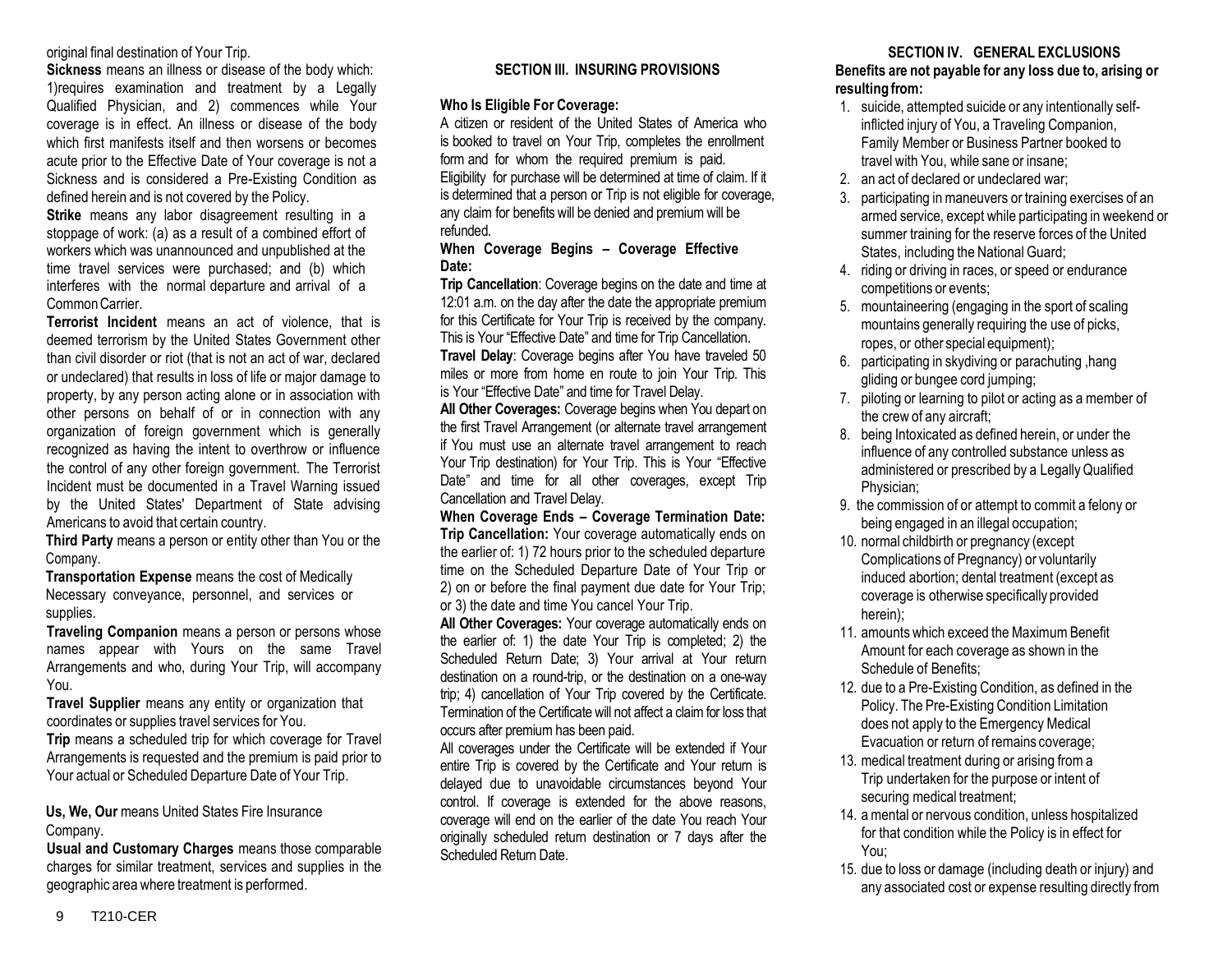the discharge, explosion or use of any device, weapon or material employing or involving chemical, biological, radiological or similar agents, whether in time of peace or war, and regardless of who commits the act and regardless of any other sequence thereto.

#### **PRE-EXISTINGCONDITIONEXCLUSION:**

The Company will not pay for any expense as a result of any illness, disease, or other condition during the 180 day period immediately prior to the date Your coverage is effective for which You or Your Traveling Companion, Business Partner or Family Member scheduled or booked to travel with You: 1) received or received a recommendation for a test, examination, or medical treatment for a condition which first manifested itself, worsened or became acute or had symptoms which would have prompted a reasonable person to seek diagnosis, care or treatment; or 2) took or received a prescription for drugs or medicine. Item (2) of this Exclusion does not apply to a condition which is treated or controlled solely through the taking of prescription drugs or medicine and remains treated or controlled without any adjustment or change in the required prescription throughout the 180 day period before coverage is effective under this Certificate.

**Waiver of the Pre-Existing Condition Exclusion** The exclusion for Pre-Existing Condition will be waived provided:

- a) Your Payment or Deposit for this Certificate and enrollment form are received at or before the final Payment due date for Your Trip; and
- b) You insure all Prepaid Trip costs that are subject to cancellation penalties or restrictions; and
- c) You are not disabled from travel at the time Your premium is paid.

#### **SECTIONV. GENERAL PROVISIONS**

**Notice of Claim:** Notice of claim must be reported within 20 days after a loss occurs or as soon as is reasonably possible. You or someone on Your behalf may give the notice. The notice should be given to Us or Our designated representative and should include sufficient information to identify You.

**Claim Forms:** When notice of claim is received by Us or Our designated representative, forms for filing proof of loss will be furnished. If these forms are not sent within 15 days, the proof of loss requirements can be met by You sending Us a written statement of what happened. This statement must be received within the time given for filing proof of loss.

**Proof of Loss:** Proof of loss must be provided within 90 days after the date of the loss or as soon as is reasonably possible. Proof must, however, be furnished no later than 12 months from the time it is otherwise required, except in the absence of legal capacity.

**Time Payment of Claims:** We, or Our designated representative, will pay the claim after receipt of acceptable proof of loss.

**Payment of Claims:** Benefits for loss of life will be paid to Your designated beneficiary. If a beneficiary is not otherwise designated by You, benefits for loss of life will be paid to the first of the following surviving preference beneficiaries:

a) Your spouse;

- b) Your child or children jointly;
- c) Your parents jointly if both are living or the surviving parent if only one survives;
- d) Your brothers and sisters jointly; or
- e) Your estate.

All other Benefits will be paid directly to You, unless otherwise directed. Any accrued benefits unpaid at Your death will be paid to Your estate. If You have assigned Your benefits, We will honor the assignment if a signed copy has been filed with us. We are not responsible for the validity of any assignment. All or a portion of all benefits provided by the Certificate may, at Our option, be paid directly to the provider of the service(s) to You. All benefits not paid to the provider will be paid to You.

**Subrogation:** If the Company has made a payment for a loss under this Certificate, and the person to or for whom payment was made has a right to recover damages from the Third Party responsible for the loss, the Company will be subrogated to that right. You shall help the Company exercise the Company's rights in any reasonable way that the Company may request: nor do anything after the loss to prejudice the Company's rights: and in the event You recover damages from the Third Party responsible for the loss, You will hold the proceeds of the recover for the Company in trust and reimburse the Company to the extent of the Company's previous payment for the loss.

**Physician Examination and Autopsy:** The Company, at the expense of the Company, may have You examined when and as often as is reasonable while the claim is pending. The Company may have an autopsy done (at the expense of the Company) where it is not forbidden by law. **Legal Actions:** All Certificate terms will be interpreted under the laws of the state in which the Policy was issued. No legal action may be brought to recover on the Certificate within 60 days after written Proof of Loss has been furnished. No legal action for a claim may be brought against Us after 3 years from the time written Proof of Loss is required to be furnished.

**Concealment and Misrepresentation:** The entire coverage will be void, if before, during or after a loss, any material fact or circumstance relating to this insurance or claim has been concealed or misrepresented.

**Other Insurance with the Company:** You may be covered under only one travel Certificate with the Company for each Trip. If You are covered under more than one such Certificate, You may select the coverage that is to remain in effect. In the event of death, the selection will be made by the beneficiary or estate. Premiums paid (less claims paid) will be refunded for the duplicate coverage that does not remain in effect.

**Reductions in the Amount of Insurance:** The applicable benefit amount will be reduced by the amount of benefits, if any, previously paid for any loss or damage under this Certificate for Your Trip.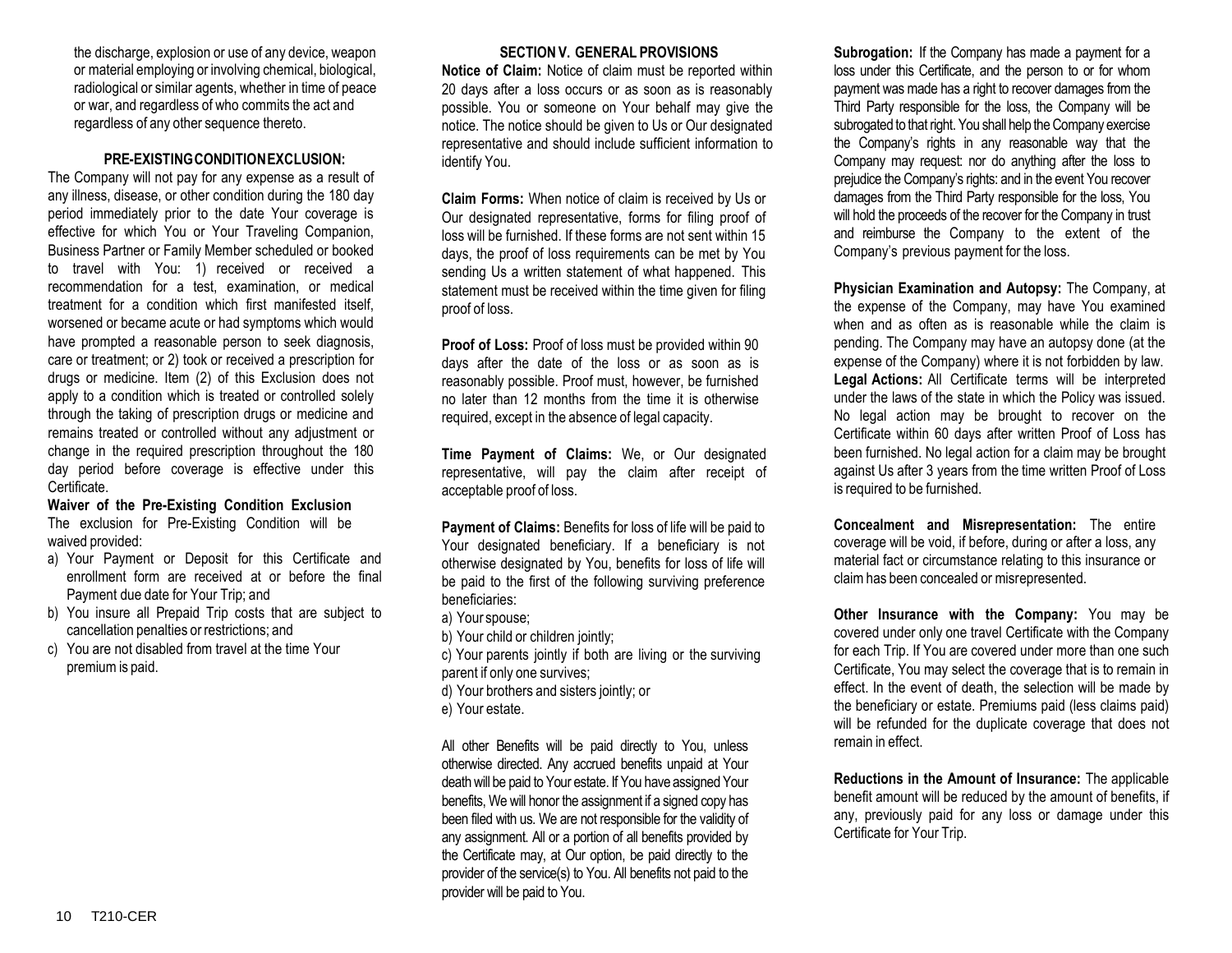# **SECTIONVI. STATEENDORSEMENTS**

These Amendatory Endorsements are attached to and made a part of the Policy issued to the Group and Blanket Accident and Health Trust (the Policyholder).

The Amendatory Endorsements are attached to and made a part of the Certificate issued to the Insured. The provisions of the Amendatory Endorsements are effective on the Effective Date and will expire concurrently with the Certificate, unless otherwise terminated.

# **ARKANSAS**

The Policy/Certificate are hereby amended for Arkansas as follows:

1. The **Legal Actions** provision appearing in **SECTION V General Provisions** is deleted and replaced as follows:

**Legal Actions:** All policy terms will be interpreted under the laws of the state in which the policy was issued. Legal action or suit for a claim may be brought against Us within the time allowed by law.

2. The **Subrogation** provision appearing in **SECTION V General Provisions** is amended to include this sentence which will appear as follows at the end of the provision:

The Company is entitled to recovery only after You have the Insured has been fully compensated for the loss sustained.

If there is a conflict between the Policy/Certificate and this Rider, the terms of this Endorsement will govern. T210-AE AR

# **CALIFORNIA**

The Policy/Certificate are hereby amended for **California** as follows:

1. The **Trip Cancellation** benefit on the **SCHEDULE OF BENEFIT**S is replaced with the following: Trip Cancellation................Amount Purchased

## 2. The **Non-Medical Emergency Evacuation Exclusions** provision appearing in **NON-MEDICAL EMERGENCY EVACUATION** is deleted and replaced as follows:

**Non-Medical Emergency Evacuation Exclusions**: We do not cover:

1) loss or expense for a Non-Medical Emergency Evacuation

Covered Reason which took place in an Excluded Country;

2) loss or expense recoverable under any other insurance or through an employer;

3) loss or expense arising from or attributable to:

(a) fraudulent or felony criminal acts committed or attempted by You;

(b) alleged violation of the laws of the country You are visiting, unless We determine such allegations to be fraudulent, or

(c) failure to maintain required documents or visas; 4) loss or expense arising from or attributable to:

(a) debt, insolvency, business or commercial failure; (b) the repossession of any property; or

(c) Your non-compliance with a contract, license or permit; 5) loss or expense arising from or due to liability assumed by You under any contract.

# 3. The **Injury** definition appearing in **TRIP CANCELLATION AND INTERRUPTION DUE TO YOUR INABILITY TO DIVE** is deleted and replaced as follows:

**Injury** means accidental bodily injury to You:

1. for which the proximate cause is an accident;

2. that occurs while the coverage is in force;

3. that is not otherwise excluded under the Policy; and

4. that in the opinion of a Legally Qualified Physician would prevent You from diving while on Your scheduled Trip. Such Legally Qualified Physician must not be related to You by blood or marriage.

4. The **Injury** definition appearing in **LOST DIVING DAYS** is deleted and replaced as follows:

**Injury** means accidental bodily injury and/or decompression illness to You:

1. for which the proximate cause is an accident;

2. that occurs while the coverage in force;

3. that is not otherwise excluded under the Policy; and 4. that in the opinion of a Legally Qualified Physician would prevent You from Diving while on Your scheduled Trip.

# 5. The **Benefits are not payable under Search and Rescue** provision appearing in **SEARCH AND RESCUE** is deleted and replaced as follows:

Benefits are not payable under Search and Rescue for any

loss resulting from:

- 1. Heli-skiing;
- 2. Extreme skiing;

3. Payment in any way for fines, damages, penalties, or litigation that may be imposed against You, as a result of Your activities or actions;

4. A person's decision to voluntarily leave a recreational activity without the intent of returning to the recreational activity or lodging.

6. The Who is Eligible for Coverage provision appearing in **SECTION III. INSURING PROVISIONS** of the Certificate is deleted and replaced with the following:

# **Who is Eligible for Coverage**:

A citizen or resident of the United States of America who is booked to travel on Your Trip completes the enrollment form and for whom the required premium is paid.

7. The **Time of Payment of Claims** provision appearing in **Section V. GENERAL PROVISIONS** is deleted and replaced as follows:

**Time of Payment of Claims:** Subject to due written proof of loss, all indemnities for loss for which this policy provides payment will be paid as they accrue and any balance remaining unpaid at termination of the period of liability will be paid immediately upon receipt of due written proof.

# 8. The **Entire Contract** provision is added to in **Section V. GENERAL PROVISIONS**:

**Entire Contract:** The entire contract is made up of the Policy, the Application, the Certificates of Insurance, and the individual enrollment forms of the Insureds. Any statement made by the insured shall, in the absence of fraud, be deemed a representation and not a warranty. No statement made by any insured whose eligibility has been accepted by the insurer shall be used in defense to a claim hereunder. No agent may change the Policy or Certificate of Insurance in any way. Only an officer of the Company can approve a change. Any such change must be shown in the Policy or its attachments

If there is a conflict between the Policy/Certificate and this Endorsement, the terms of this Amendatory Endorsement will govern.T210-AE CA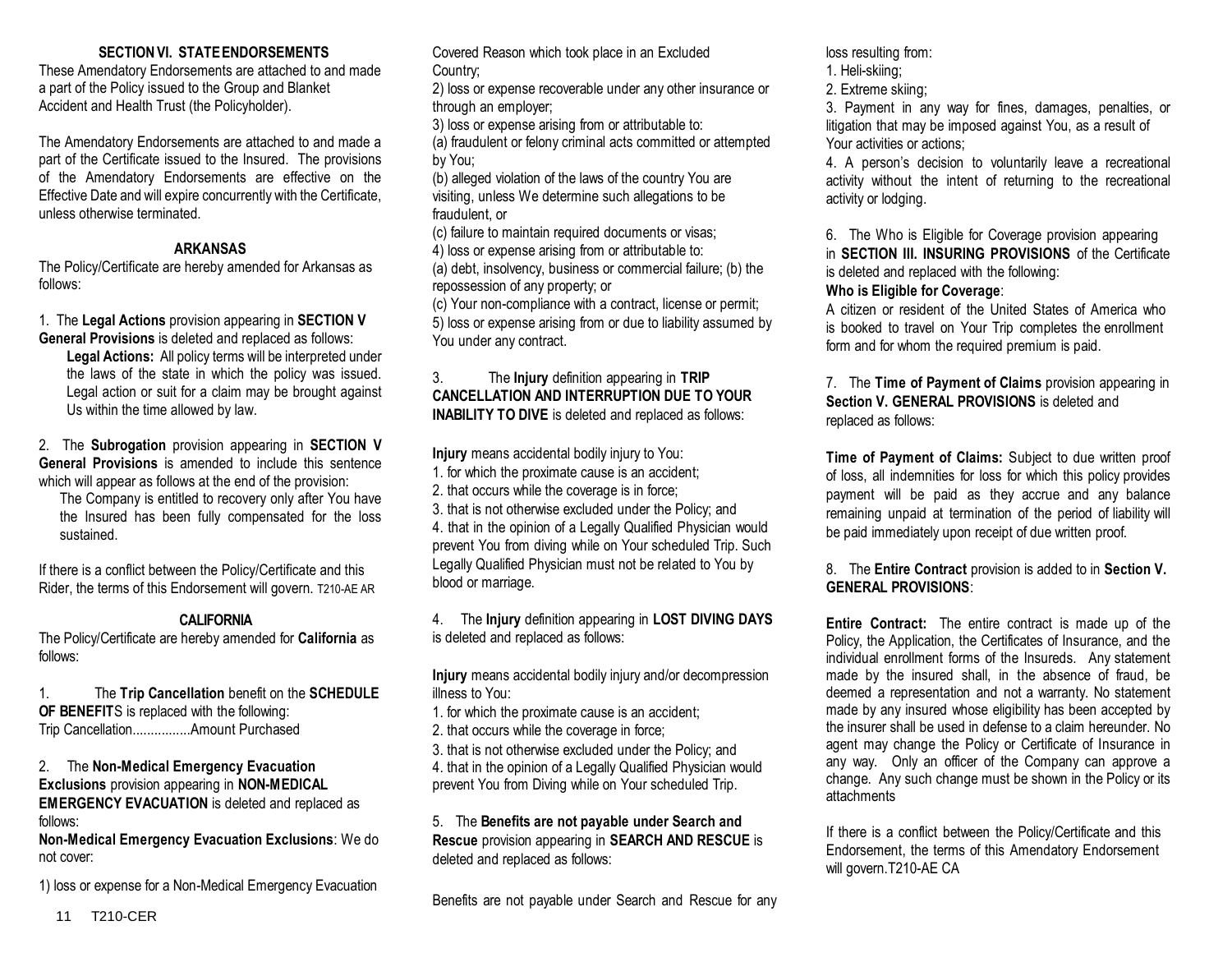#### **COLORADO**

This Amendatory Endorsement is attached to and made a part of the Policy and or Certificate issued to the Insured. The provisions of this Amendatory Endorsement are effective on the Effective Date and will expire concurrently with the Policy, unless otherwise terminated.

The DEFINITONS section of the policy is amended to include the following:

Dependent means a spouse, a partner in a civil union, and unmarried child under nineteen years of age, an unmarried child who is a full-time student under twenty-four years of age and who is financially dependent upon the parent, and an unmarried child of any age who is medically certified as disabled and dependent upon the parent. "Dependent" shall include a designated beneficiary, as defined in section 15-22- 103 (1), C.R.S., if an employer elects to cover a designated beneficiary as a dependent.

If there is a conflict between the Policy and this Endorsement, the terms of this Endorsement will govern. All other terms and conditions of the policy remain unchanged. T210-AE-CO

# **CONNECTICUT**

The Certificate is hereby amended for **Connecticut Residents** as follows:

**1.** The following is added to the **Face Page** of the Certificate:

Upon request by an Insured, the Master Group Policy, sitused in Illinois, is available for examination.

#### **2**. The following Exclusion 4. in **SECTION IV GENERAL EXCLUSIONS** is deleted and replaced as follows:

4. no indemnity will be paid for loss caused by the voluntary use of any controlled substance as defined in Title II of the Comprehensive Drug Abuse Prevention and Control Act of 1970, as now or hereafter amended, unless as prescribed by the Insured's Legally Qualified Physician;

- **3**. Exclusion 19. in **SECTION IV GENERAL EXCLUSIONS** referencing chemical, biological, radiological or similar agents is deleted in its entirety and will not appear.
- **4.** The **Excess Insurance** provision in **SECTION V GENERAL PROVISIONS** is deleted and will not appear.

#### **5**. The **Subrogation** provision in **SECTION V GENERAL PROVISIONS** is deleted and replaced as follows:

**Subrogation:** If the Company has made a payment for a loss under this coverage, and the person to or for whom payment was made has a right to recover damages from the Third Party responsible for the loss, the Company will be subrogated to that right as permitted by law. You shall help the Company exercise the Company's rights in any reasonable way that the Company may request: nor do anything after the loss to prejudice the Company's rights: and in the event You recover damages from the Third Party responsible for the loss, You will hold the proceeds of the recover for the Company in trust and reimburse the Company to the extent of the Company's previous payment for the loss, as permitted by law.

**6.** The following is added to **SECTION V GENERAL PROVISIONS:** 

**Required Connecticut Statement regarding termination of Participating Organization or Master Group Policy**: In the event of termination of the Participating Organization or the Master Group Policy, coverage issued under this Certificate for which the required premium payment has been paid prior to that termination date will continue until the end of Your Trip.

# **7**. **SECTION VI COORDINATION OF BENEFITS** is deleted in its entirety and will not appear.

If there is a conflict between the Policy/Certificate and this Endorsement, the terms of this Endorsement will govern. T210-AE CT

# **DISTRICT OF COLUMBIA**

The Certificate is hereby amended for **District of Columbia** as follows:

1. The following will appear at the bottom of the Cover Page, directly above the **TABLE OF CONTENTS: LIMITED BENEFIT COVERAGE**

2. **SECTION V GENERAL PROVISIONS** is amended to include the following provisions:

**Fraud Warning as required for District of Columbia Residents**: It is a crime to provide false or misleading information to an insurer for the purpose of defrauding the insurer or any other person. Penalties include imprisonment and/or fines. In addition, an insurer may

deny insurance benefits, if false information materially related to a claim was provided by the applicant.

**Required District of Columbia Statement regarding termination of Participating Organization or Master Group Policy**: In the event of termination of the Participating Organization or the Master Group Policy, coverage issued under this Certificate for which the required premium payment has been paid prior to that termination date will continue until the end of Your Trip.

If there is a conflict between the Policy/Certificate and this Endorsement, the terms of this Endorsement will govern. T210-AE DC

# **FLORIDA**

The Policy/Certificate are hereby amended for **Florida Residents** as follows:

The **Legal Actions** provision appearing in **SECTION V General Provisions** is deleted and replaced as follows:

**Legal Actions:** No legal action may be brought to recover on the Policy until 60 days after the Company receives Proof of Loss. No legal action for a claim may be brought against Us more than 5 years after the time required by law for giving Proof of Loss. This 5 year time period is extended from the date Proof of Loss is furnished and the date the claim is denied in whole or in part.

If there is a conflict between the Policy/Certificate and this Rider, the terms of this Endorsement will govern. T210-AE FL RESIDENTS ONLY

# **GEORGIA**

The Policy/Certificate are hereby amended for **Georgia Residents** as follows:

#### The **Concealment and Misrepresentation** provision appearing in **SECTION V General Provisions** is deleted and replaced as follows:

**Concealment and Misrepresentation**: The entire coverage will be cancelled, if before, during or after a loss, any material fact or circumstance relating to this insurance has been concealed or misrepresented.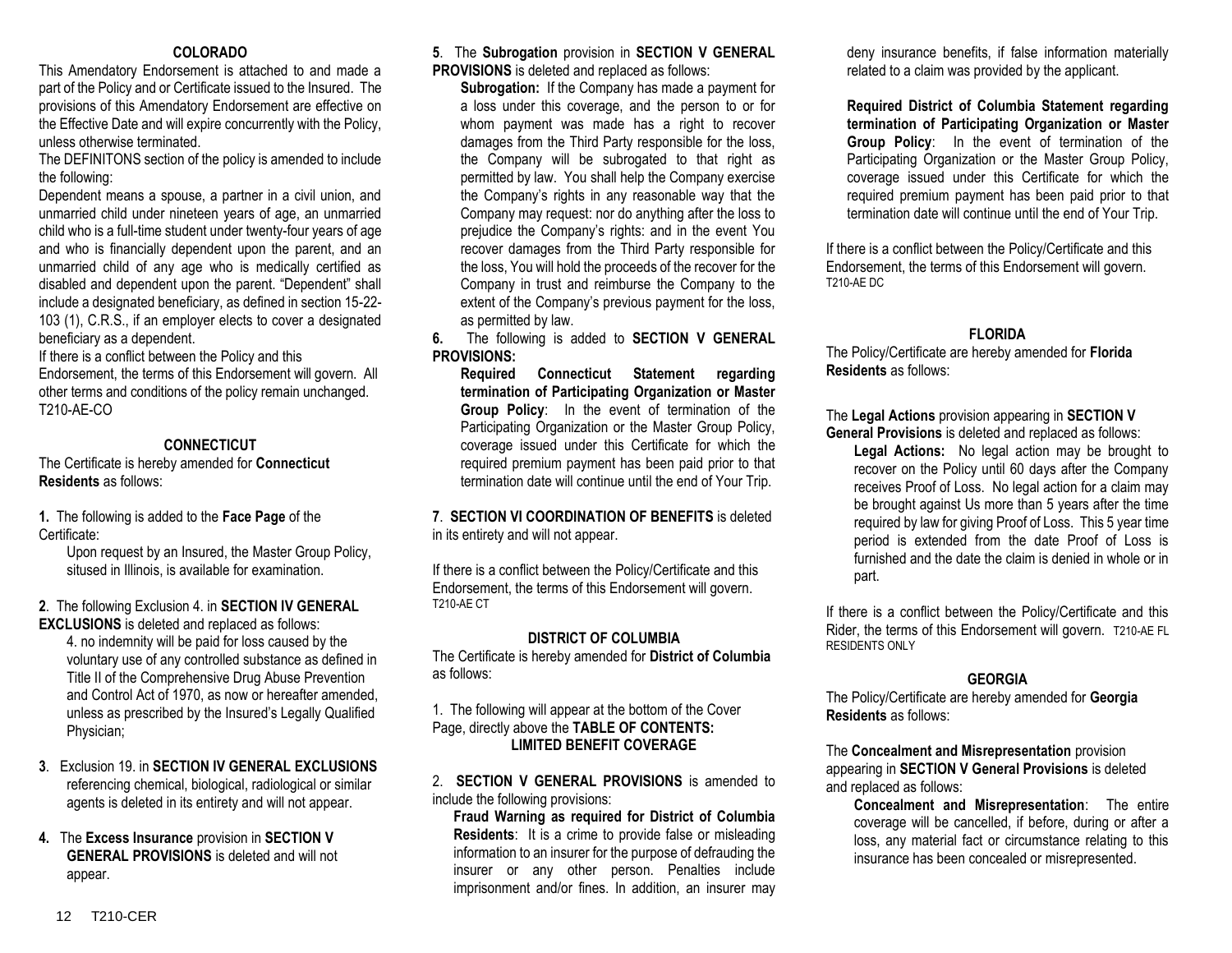If there is a conflict between the Policy/Certificate and this Endorsement, the terms of this **Georgia** Amendatory Endorsement will govern. T210-AE-GA

#### **HAWAII**

The Certificate is hereby amended for **Hawaii Residents** as follows:

The following is added to **SECTION V GENERAL PROVISIONS** as follows:

**Representations:** All statements made by the Insured are deemed representations and not warranties. No statement made by the Insured shall be used in any contest unless a copy of the instrument containing the statement is or has been furnished to the Insured or to the Insured's beneficiary, if any. A misrepresentation, unless it is made with actual intent to deceive or unless it materially affects the acceptance of the risk assumed by the Company, shall not prevent a recovery under the Certificate.

If there is a conflict between the Policy/Certificate and this Endorsement, the terms of this Endorsement will govern. T210-AE-HI

# **IDAHO**

The Policy/Certificate are hereby amended for **Idaho** as follows:

1. The following is added at the bottom of **SECTION V General Provisions**: **Contact Information for the Idaho Department of Insurance:**

Idaho Department of Insurance Consumer Affairs 700 W. State Street, 3rd Floor PO Box 83720 Boise, ID 83720-0043

1-800-721-3272 or 208-334-4250 or www.DOI.Idaho.gov

If there is a conflict between the Policy/Certificate and this Endorsement, the terms of this Endorsement will govern. T210-AE-ID

#### **ILLINOIS**

The Policy/Certificate are hereby amended for **Illinois** as follows:

- **A**. Item b.(i) under "**Other Covered Reasons**" in both **TRIP CANCELLATION** and **TRIP INTERRUPTION** appearing in **SECTION I COVERAGES** is deleted and replaced as follows: (i) the building structure itself is unstable and there is a risk of collapse;
- **B**. Item 1. in the **Injury** definition in both **TRIP CANCELLATION AND INTERRUPTION DUE TO YOUR INABILITY TO DIVE** and **LOST DIVING DAYS** appearing in **SECTION I COVERAGES** is deleted and replaced as follows:

1. is direct and independent of disease or bodily infirmity;

**C.** Item B. in the Exclusions in **TRIP CANCELLATION AND INTERRUPTION DUE TO YOUR INABILITY TO DIVE**  is deleted and replaced as follows:

B. The Company will not be liable for claims, under the Coverage Part B, directly arising from any hazardous pursuit or occupation or flying except while flying as a passenger in a fully-licensed multi-engine passengercarrying aircraft.

**D**. The last sentence in the definition of "**Injury**" or "**Injuries**" appearing in **SECTION II DEFINITIONS** is deleted and replaced as follows:

The Injury must be the direct cause of loss and must be independent of disease or bodily infirmity and must not be caused by, or result from, Sickness.

# **E**. The definition of "**Complications of Pregnancy**" appearing in **SECTION II DEFINITIONS** is deleted and replaced as follows:

**"Complications of Pregnancy"** means conditions (when the pregnancy is not terminated) whose diagnoses are distinct from pregnancy but are adversely affected by pregnancy or are caused by pregnancy. These conditions include acute nephritis, nephrosis, cardiac decompensation, hyperemesis gravidarum, preeclampsia, missed abortion and similar medical and surgical conditions of comparable severity. Complications of Pregnancy also include nonelective cesarean section, ectopic pregnancy which is terminated and spontaneous termination of pregnancy, which occurs during a period of gestation in which a viable birth is not possible.

Complications of Pregnancy does not include false labor, occasional spotting, Physician-prescribed rest during the period of pregnancy, morning sickness and similar conditions associated with the management of a difficult pregnancy not constituting a nosologically distinct complication of pregnancy.

**F**. Item 1) in the definition of "**Pre-Existing Condition**" appearing in **SECTION II DEFINITIONS** is deleted and replaced as follows:

1) received or received a recommendation for a test, examination, or medical treatment for a condition which manifested itself, worsened or became acute or had symptoms which would have prompted a reasonable person to seek diagnosis, care or treatment;

**G**. Item 1) in the Pre-Existing Condition Exclusion appearing in **SECTION IV General Exclusions** is deleted and replaced as follows:

1) received or received a recommendation for a test, examination, or medical treatment for a condition which manifested itself, worsened or became acute or had symptoms which would have prompted a reasonable person to seek diagnosis, care or treatment;

**H**. The **Time of Payment of Claims** provision appearing in **SECTION V General Provisions** is deleted and replaced as follows:

**Time of Payment of Claims**: We, or Our designated representative, will pay the claim within 30 days after receipt of acceptable proof of loss. Failure to pay within such period shall entitle the Insured to interest at the rate of 9% per annum from the 30<sup>th</sup> day after receipt of acceptable proof of loss to the date of late payment, provided that interest amounting to less than one dollar need not be paid. T210-AE IL

# **LOUISIANA**

The Policy/Certificate are hereby amended for **Louisiana** as follows:

1. The **Time of Payment of Claims** provision appearing in **SECTION V General Provisions** is deleted and replaced as follows: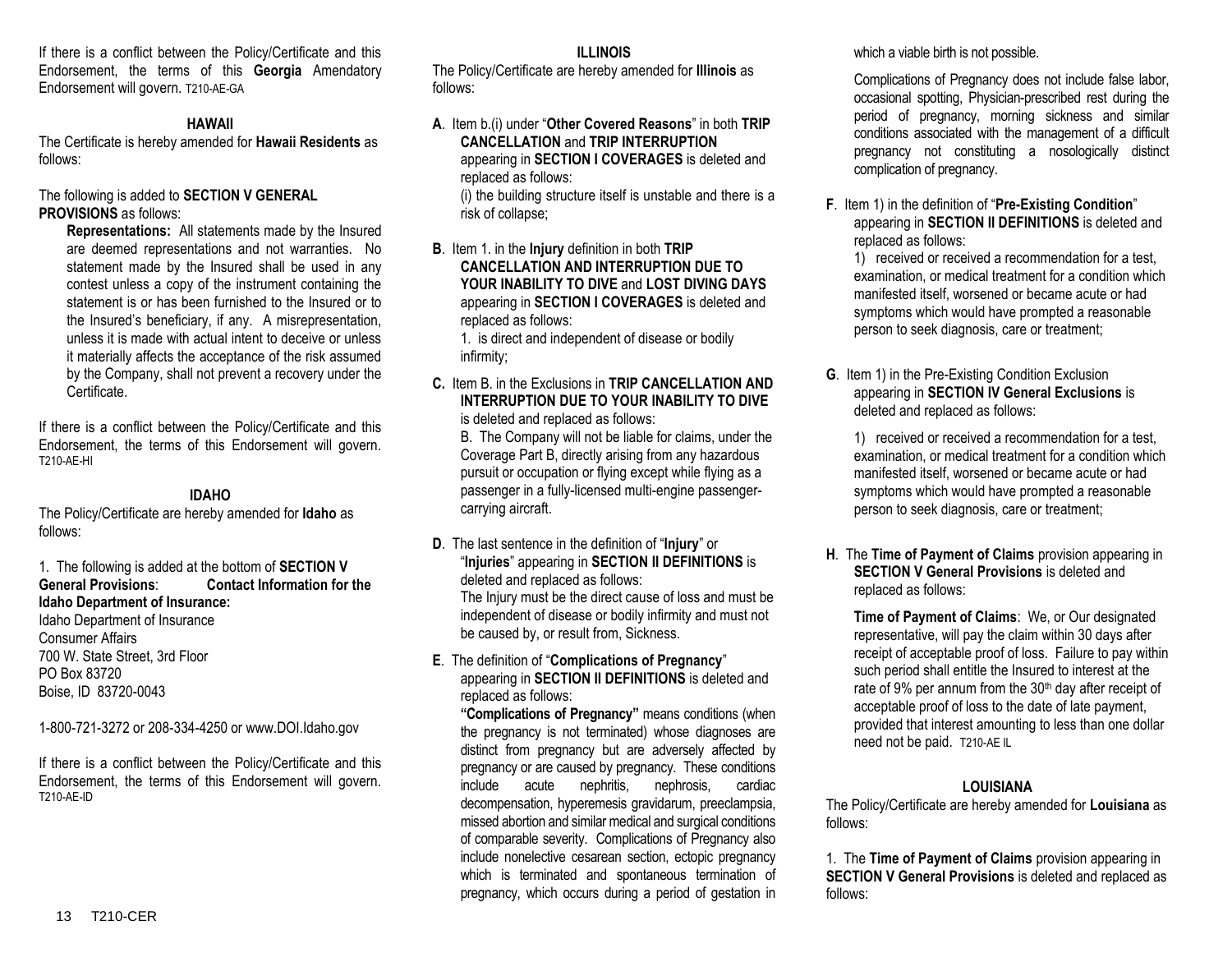**Time of Payment of Claims:** We, or Our designated representative, will pay the claim within 30 days after receipt of acceptable proof of loss.

2. The **Legal Actions** provision appearing in **SECTION V General Provisions** is deleted and replaced as follows: **Legal Actions:** No legal action for a claim can be brought against the Company until 45 days after the Company receives proof of loss. No legal action for a claim can be brought against the Company more than 3 years after the time required for giving proof of loss. This 3-year time period is extended from the date proof of loss is filed and the date the claim is denied in whole or in part.

3. The **Concealment and Misrepresentation** provision appearing in **SECTION V General Provisions** is deleted and replaced as follows:

**Concealment and Misrepresentation:** The entire coverage will be void, if when applying for coverage, You the Insured made a fraudulent statement or misrepresentation with the intent to deceive. Fraud or misrepresentation with the intent to deceive after coverage is in force is grounds for cancellation and grounds to deny coverage for benefits related to such fraud, concealment, or misrepresentation. Coverage for other benefits will continue until the cancellation is effective.

4. The **Subrogation** provision appearing in **SECTION V General Provisions** is deleted and replaced as follows: **Subrogation:** If the Company make any payment under this coverage and the person to or for whom payment is made has a right to recover damaged from another, the Company shall be subrogated to that right. However, the Company's right to recover is subordinate to Your the Insured's right to be fully compensated.

If there is a conflict between the Policy/Certificate and this Endorsement, the terms of this Endorsement will govern. T210-AE LA

# **MARYLAND**

The Policy/Certificate are hereby amended for **Maryland** as follows:

1. On the **Cover Page**, the last sentence in the third paragraph indicating "When so returned, the coverage under this Certificate is void from the beginning" is deleted and will not appear.

2. The **Concealment and Misrepresentation** provision appearing in **SECTION V GENERAL PROVISIONS** is deleted and replaced as follows: **Concealment and Misrepresentation**: The entire coverage will be cancelled, if before, during or after a loss, any material fact or circumstance relating to this insurance has been concealed or misrepresented.

If there is a conflict between the Policy/Certificate and this Endorsement, the terms of this **Maryland** Amendatory Endorsement will govern. T210-AE MD

#### **MAINE**

The Certificate is hereby amended for **Maine Residents** as follows:

- 1. The references to \$1,000 within the Maximum Benefit Amount/Principal Sum ranges in the **SCHEDULE OF BENEFITS** for Accidental Death and Dismemberment. 24-Hour (Other than Air Flight), 24-Hour (Other than Common Carrier), Air Flight Only and Common Carrier Only are deleted and replaced with \$2,000.
- 2. The bottom three Types of Losses in **24-HOUR ACCIDENTAL DEATH AND DISMEMBERMENT** are deleted and replaced as follows: Loss of thumb and index finger of the same hand 100% of Principal Sum Loss of Speech 100% of Principal Sum Loss of Hearing One Ear Both Ears One Ear 50% of Principal Sum 100% of Principal Sum
- 3. The definition of **Actual Cash Value** appearing in **SECTION II DEFINITIONS** is deleted and replaced as follows:

**"Actual Cash Value"** means the replacement cost of an insured item of property at the time of loss, less the value of Physical Depreciation as to the item damaged. As used in this definition, Physical Depreciation means a value as determined according to standard business practices.

4. The **Concealment and Misrepresentation** provision in **SECTION V GENERAL PROVISIONS** is deleted and replaced as follows:

**Concealment and Misrepresentation**: The entire

coverage will be cancelled, if before, during or after a loss, any material fact or circumstance relating to this insurance has been fraudulent or materially misrepresented. Notice of cancellation of the entire coverage will be delivered to the Insured at the Insured's last known address, and cancellation shall become effective 10 days after receipt by the Insured.

If there is a conflict between the Policy/Certificate and this Endorsement, the terms of this Endorsement will govern. T210-AE ME

# **MINNESOTA**

The Certificate is hereby amended for **Minnesota Residents** as follows:

1. The third paragraph of the **Face Page** is deleted and replaced as follows:

Insurance is provided by a Group Policy sitused in a state other than Minnesota. Certificates delivered to residents of Minnesota are subject to the terms of the Certificate and this Minnesota Amendatory Endorsement and not the Group Policy.

- 2. All references to "**Confirmation of Benefits**" are hereby deleted and will not apply.
- 3. The following is added to appear as General Exclusion 31. or will appear as the last numbered Exclusion in **SECTION IV GENERAL EXCLUSIONS**:

31. Air, water or other pollution, or threat of a pollutant release;

4. The **Time of Payment of Claims** and **Concealment and Misrepresentation** provisions in **SECTION V GENERAL PROVISIONS** are deleted and replaced as follows:

**Time of Payment of Claims:** We, or Our designated representative, will pay the claim within five business days after receipt of acceptable proof of loss.

**Concealment and Misrepresentation**: The entire coverage will be void, if before, during or after a loss, any material fact or circumstance relating to this insurance was orally misrepresented or misrepresented in writing with intent to deceive and defraud, or the misrepresentation increases the risk of loss.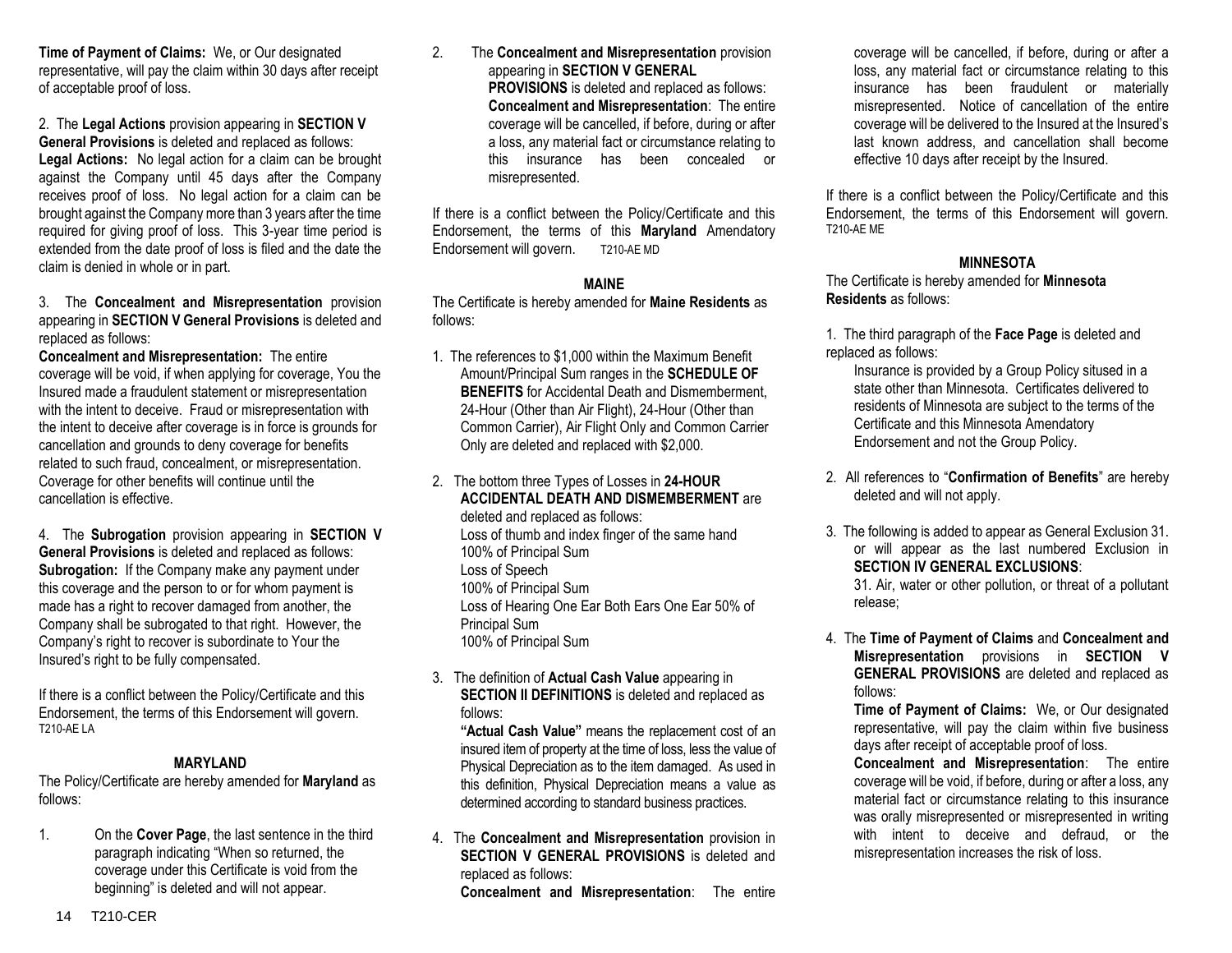#### 5. The following is added as the last sentence in the **Subrogation** provision in **SECTION V GENERAL PROVISIONS**:

The Company may not subrogate itself to the rights of an Insured to proceed against another person if that other person is an Insured by the Company for the same loss.

If there is a conflict between the Policy/Certificate and this Endorsement, the terms of this Endorsement will govern. T210-AE MN

# **NEBRASKA**

The Policy/Certificate are hereby amended for **Nebraska** as follows:

**A.** Item 1. in the definition of **Pre-Existing Condition** appearing in **SECTION II DEFINITIONS** is deleted and replaced as follows:

> 1) received a recommendation for a test, examination, or medical treatment for a condition which first manifested itself, worsened or became acute or exhibited a subjective indication of a disease or a change in condition as perceived by You which would have prompted a reasonable person to seek diagnosis, care or treatment;

**B.** In Exclusion 4. appearing in **SECTION IV GENERAL EXCLUSIONS**, the reference to "races" is changed to "organized races".

**C.** In Exclusion 7. appearing in **SECTION IV GENERAL EXCLUSIONS**, the reference to "any race" is changed to "any organized race".

# **D**. Item 1. in the **PRE-EXISTING CONDITION EXCLUSION** provision appearing in **SECTION IV GENERAL**

**EXCLUSIONS** is deleted and replaced as follows:

1) received a recommendation for a test, examination, or medical treatment for a condition which first manifested itself, worsened or became acute or exhibited a subjective indication of a disease or a change in condition as perceived by You which would have prompted a reasonable person to seek diagnosis, care or treatment;

**E**. The **Time of Payment of Claims** provision appearing in **SECTION V GENERAL PROVISIONS** is deleted and replaced as follows:

**Time of Payment of Claims**: We, or Our designated representative, will pay the claim immediately (or within 30 days) after receipt of acceptable proof of loss.

If there is a conflict between the Policy/Certificate and this Endorsement, the terms of this Endorsement will govern. T210-AE NE

# **NEVADA**

The Policy is hereby amended for **Nevada** as follows:

## 1. **SECTION V TERMINATION OF MASTER POLICY** is deleted and replaced as follows:

If the Policy has been in effect for less than 70 days, the Policyholder or the Company may terminate the Master Policy by giving 31 days advance written notice to the other party. Termination is without prejudice to any claims that exist on such date.

If the Policy has been in effect for 70 days or more, the Company may terminate the Master Policy before the expiration of the agreed term for any one of the following grounds:

- (a) failure to pay premium when due;
- (b) conviction of the Insured of a crime arising out of acts increasing the hazard insured against;
- (c) discovery of fraud or material misrepresentation in the obtaining of the Master Policy or in the presentation of a claim thereunder;
- (d) discovery of an act of omission or a violation of any condition of the Master Policy.

If there is a conflict between the Policy and this Endorsement, the terms of this Endorsement will govern. T210-AE NV

# **OHIO**

The Certificate is hereby amended for **Ohio** as follows:

# **A**. The following statement is added to the **Face Page** of the Certificate:

WARNING: Any person who knowingly, with intent to defraud or knowing that he is facilitating a fraud against an insurer, submits an application or files a claim containing a false or deceptive statement is guilty of insurance fraud.

**B**. The **Who is Eligible For Coverage** provision appearing **SECTION III INSURING PROVISIONS** is deleted and replaced as follows:

# **Who Is Eligible For Coverage:**

A citizen or resident of the United States of America who is booked for travel on Your Trip, completes the enrollment form and for whom the required premium payment is paid.

- **C**. The **Excess Insurance** provision appearing in **SECTION V GENERAL PROVISIONS** is deleted and will not appear.
- **D. SECTION V GENERAL PROVISIONS** is amended to include the following provision at the end:

**Required Ohio Statement regarding termination of Participating Organization or Master Group Policy**: In the event of termination of the Participating Organization or the Master Group Policy, coverage issued under this Certificate for which the required premium payment has been paid prior to that termination date will continue until the end of Your Trip.

If there is a conflict between the Policy/Certificate and this Endorsement, the terms of this Endorsement will govern. T210-AE OH

# **OKLAHOMA**

The Policy/Certificate are hereby amended for **Oklahoma** as follows:

1. The third paragraph on the **Face Page** is deleted and replaced as follows:

Insurance provided by this Certificate is subject to all the terms and conditions of the Group Policy, sitused in a state other than Oklahoma. Certificates delivered to residents of Oklahoma are subject to the terms of this Certificate and not the Group Policy.

2. The following statement is added to the **Face Page** of the Certificate:

WARNING: Any person who knowingly, and with intent to injure, defraud or deceive any insurer, makes any claim for the proceeds of an insurance policy containing any false, incomplete or misleading information, is guilty of a felony.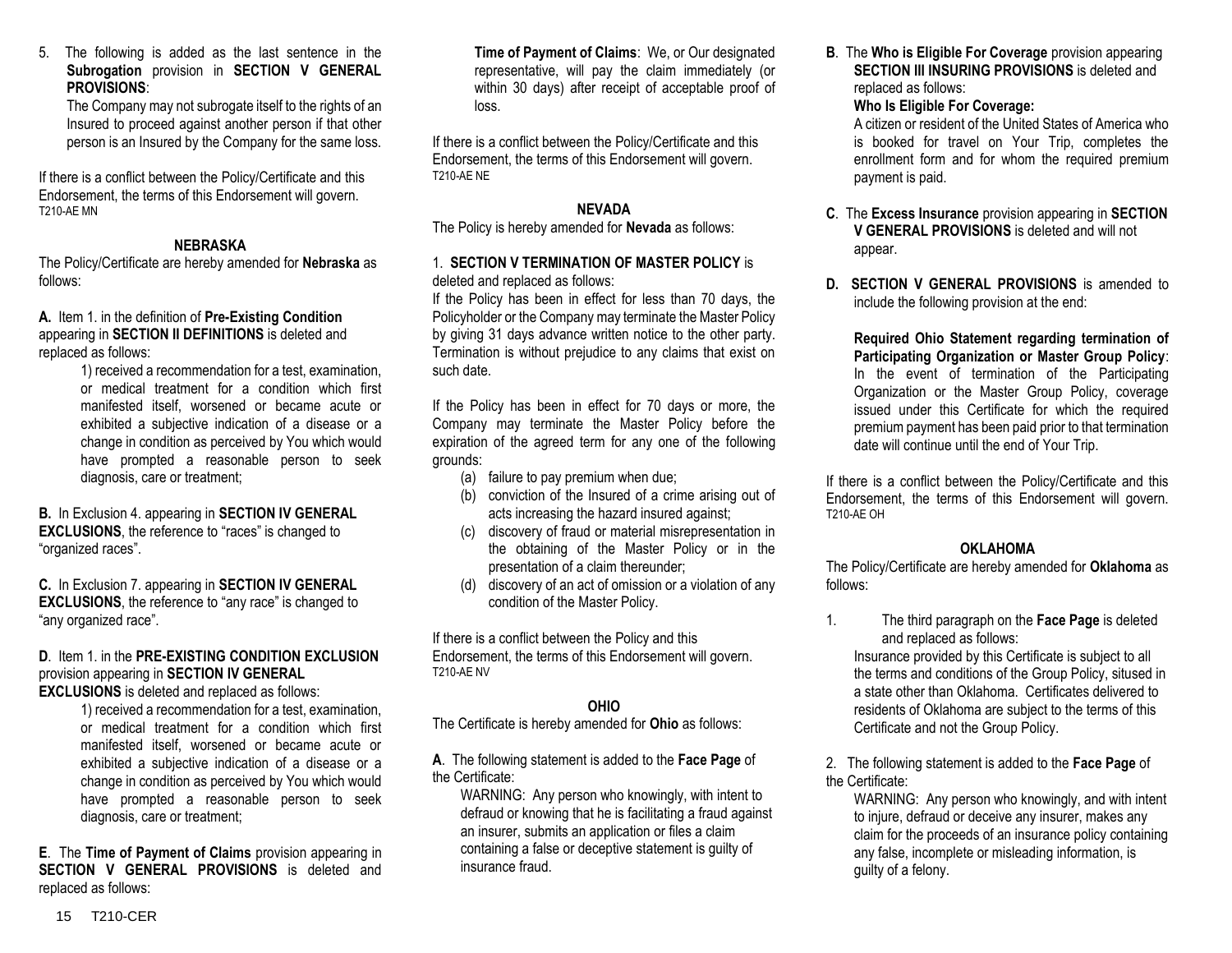- 3. Exclusion 2. pertaining to war appearing in **SECTION IV General Exclusions** is deleted and replaced as follows:
	- 2. war or any act of war (whether declared or undeclared) while serving in the military or an auxiliary unit attached to the military or working in an area of war whether voluntarily or as required by an employer.
- 4. The last sentence in the **Medically Fit to Travel Exclusion** provision appearing in **SECTION IV General Exclusions** is deleted and replaced as follows:

If Coverage for a Trip is purchased and it is later determined that You, Family Member booked to travel with You were not Medically Fit to Travel, as defined in this Certificate Plan, at the time of purchase of Coverage for a Trip, the Coverage is cancelled and premium paid will be returned.

5. The **Payment of Claims** provision appearing in **SECTION V General Provisions** is deleted and replaced as follows:

If any benefit is payable to: (a) an Insured who is a minor or otherwise not able to give a valid release; or (b) the Insured's estate, We may pay up to \$1,000 to the Insured's beneficiary or any relative whom We find entitled to the payment. Any payment made in good faith shall fully discharge Us to any party to the extent of such payment.

6. The **Concealment and Misrepresentation** provision appearing in **SECTION V General Provisions** is deleted and replaced as follows:

**Concealment and Misrepresentation**: The entire coverage will be cancelled, if before, during or after a loss, any material fact or circumstance relating to this insurance has been concealed or misrepresented.

7. **SECTION V General Provisions** is amended to include the following provisions:

**Conformity with Oklahoma statutes:** The provisions of this Certificate conform to the requirements of Oklahoma law and this Certificate controls over any conflicting statutes of any state in which You reside on or after the effective date of this Certificate.

**Required Oklahoma Statement regarding premium**: The exact amount of premium will be determined upon purchase of the coverage under this Certificate, and the

basis and rates upon which the premium will be the determined are the plan design, Trip cost and age of the Insured. The average per Trip premium is \$39.49 USD.

If there is a conflict between the Policy/Certificate and this Endorsement, the terms of this Oklahoma Endorsement will govern. T210-AE OK

# **RHODE ISLAND**

The Certificate is hereby amended for **Rhode Island** as follows:

- 1. The definition of **Family Member** in **SECTION II DEFINITIONS** is deleted and replaced as follows: **"Family Member"** means any of the following: Your legal spouse (or common-law spouse where legal), legal guardian or ward, son or daughter (adopted, foster, step or in-law), brother or sister (includes step or in-law), parent (includes step or in-law), grandparent (includes in-law), grandchild, aunt, uncle, niece or nephew, a person who is a party to a civil union with You as Your dependent and spouse.
- 2. The **Time of Payment of Claims** provision in **SECTION V GENERAL PROVISIONS** are deleted and replaced as follows:

**Time of Payment of Claims:** We, or Our designated representative, will pay the claim within 60 days after receipt of acceptable proof of loss.

If there is a conflict between the Policy/Certificate and this Endorsement, the terms of this Endorsement will govern. T210-AE RI

# **SOUTH CAROLINA**

The Certificate is hereby amended for **South Carolina** as follows:

1. The **Payment of Claims, Physical Examination and Autopsy and Legal Actions** provisions in **SECTION V GENERAL PROVISIONS** are deleted and replaced as follows:

**Payment of Claims:** Benefits will be paid to the Insured. Loss of Life benefits are payable in accordance with the beneficiary designation in effect at the time of payment. If none is then in effect, the benefits will be paid to the Insured's estate. Any other benefits unpaid at death may be paid, at the Company's option, either to the Insured's beneficiary or estate.

**Physical Examination and Autopsy:** The Company at its own expense may have the Insured examined as often as reasonably necessary while a claim is pending and in cases of death of the Insured the Company at its own expense also may have an autopsy performed during the period of contestability unless prohibited by law. The autopsy must be performed in South Carolina. **Legal Actions:** No legal action may be brought to recover on this Certificate within sixty days after written proof of loss has been given as required by this Certificate. No such action may be brought after six years from the time written proof of loss is required to be given.

2. The following provision is added as the last provision in **SECTION V GENERAL PROVISIONS:** 

**Change of Beneficiary:** The Insured can change the beneficiary at any time by giving the Company written notice. The beneficiary's consent is not required for this or any other change in the Certificate, unless the designation of the beneficiary is irrevocable.

If there is a conflict between the Policy/Certificate and this Endorsement, the terms of this Endorsement will govern. T210-AE SC

# **SOUTH DAKOTA**

The Policy/Certificate are hereby amended for **South Dakota** as follows:

1. The following Exclusion 4. appearing in **SECTION IV GENERAL EXCLUSIONS** is deleted in its entirety:

4. being intoxicated as defined herein, or under the influence of any controlled substance unless administered or prescribed by a Legally Qualified Physician";

2. Exclusion 10. appearing in **SECTION IV GENERAL EXCLUSIONS** is deleted and replaced as follows: 10. any amount paid under any Worker's Compensation, Disability Benefit or similar law;

#### 3. The last sentence of the **Legal Actions** provision appearing in **SECTION V GENERAL PROVISIONS** is deleted and replaced as follows:

No legal action for a claim may be brought against Us after 6 years from the time written Proof of Loss is required to be furnished.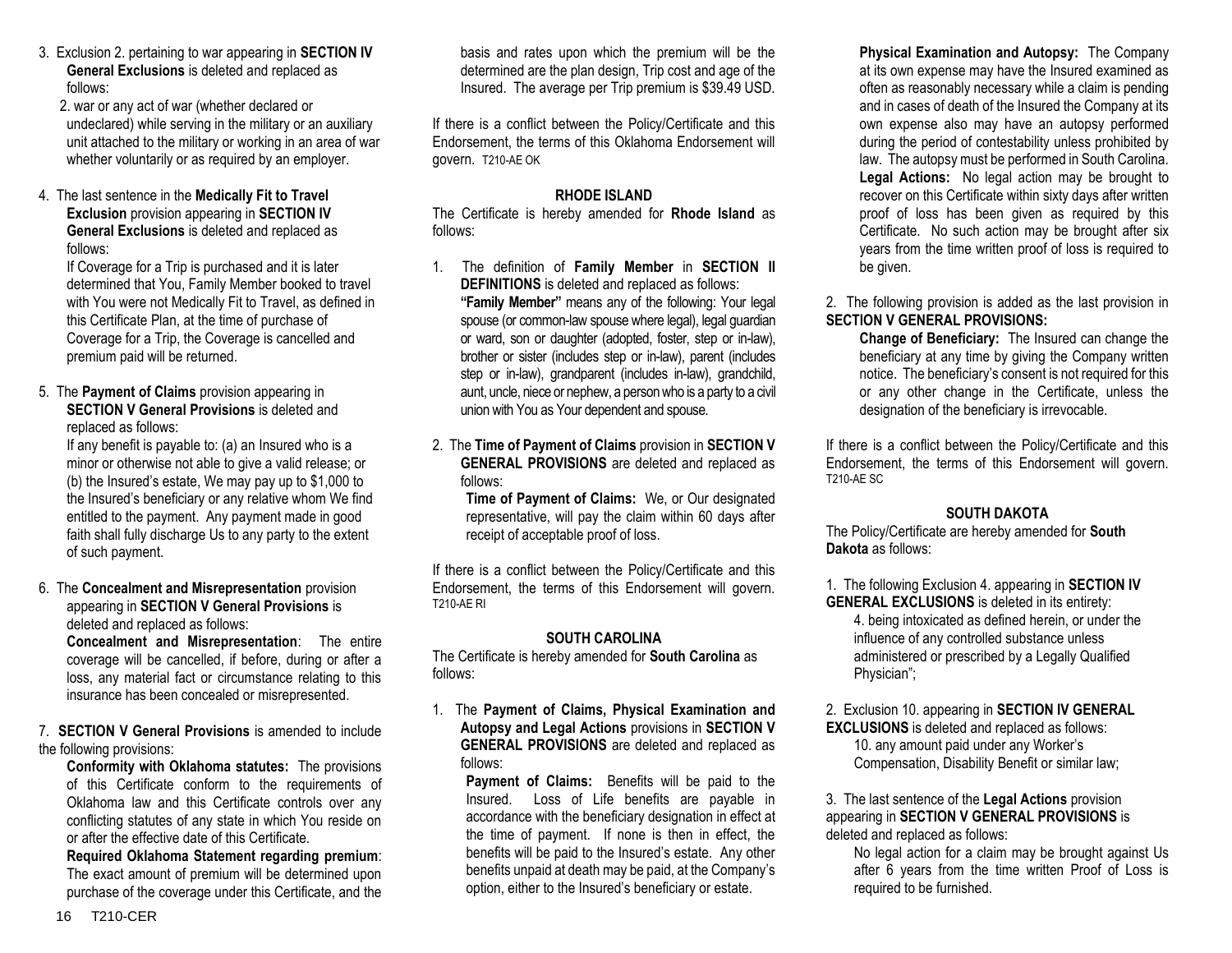If there is a conflict between the Policy/Certificate and this Rider, the terms of this Endorsement will govern. T210-AE SD

# **UTAH**

The Policy/Certificate are hereby amended for Utah as follows:

1**.** The third paragraph of the **Exposure and Disappearance** provision in **[[24-HOUR] [24-HOUR OTHER THAN AIR FLIGHT] [24-HOUR OTHER THAN COMMON CARRIER] ACCIDENTAL DEATH AND DISMEMBERMENT]** and **[AIR FLIGHT ONLY][ACCIDENTAL DEATH AND DISMEMBERMENT]** and the second paragraph of the **Exposure and Disappearance** provision in **[[COMMON CARRIER] ACCIDENTAL DEATH AND DISMEMBERMENT]** appearing in **SECTION I COVERAGES** is deleted and replaced as follows:

If, while insured under this Coverage, You are in an Accident resulting in the disappearance, sinking or damaging of an air or water conveyance on which You are covered by this Coverage, it will be presumed, unless there is evidence to the contrary, that You suffered loss of life as a result of those Injuries.]

- 2. The definition of **Family Member** appearing in **SECTION [II] DEFINITIONS** is amended to include a child placed for adoption with the Insured.
- 3. The definition of **Complications of Pregnancy** appearing **SECTION [II] DEFINITIONS** is deleted and replaced as follows:

**["Complications of Pregnancy"** means diseases or conditions the diagnoses of which are distinct from pregnancy but are adversely affected or caused by pregnancy and not associated with a normal pregnancy. These conditions include acute nephritis, nephrosis, cardiac decompensation, ectopic pregnancy which is terminated, a spontaneous termination of pregnancy, which occurs during a period of gestation in which a viable birth is not possible, puerperal infection, eclampsia, pre-eclampsia and toxemia.

Complications of Pregnancy does not include false labor, occasional spotting, Physician-prescribed rest during the period of pregnancy, morning sickness and similar conditions associated with the management of a difficult pregnancy.]

4. The **Proof of Loss** provision appearing in **SECTION [V] GENERAL PROVISIONS** is amended to include the following sentence at the end of the provision: Failure to give notice or file proof of loss does not bar recovery under the Certificate if the Company fails to show that it was prejudiced by the failure to provide proof in a timely manner.

5. The **Time of Payment of Claims** provision appearing in **SECTION [V] GENERAL PROVISIONS** is deleted and replaced as follows:

**Time of Payment of Claims:** We, or Our designated representative, will pay the claim within 30 days after receipt of acceptable proof of loss.

If there is a conflict between the Policy/Certificate and this Endorsement, the terms of this Endorsement will govern. T210-AE UT

The Policy/Certificate are hereby amended for Utah as follows:

- 1**.** The definition of **Hospital** appearing in **SECTION [II] DEFINITIONS** is deleted and replaced as follows: [**"Hospital"** means (a facility that is licensed and operating within the scope of such license. This definition may not preclude the requirement of medical necessity of hospital confinement or other treatment.]
- 2. The **Excess Insurance** provision appearing in **SECTION [V] GENERAL PROVISIONS** is deleted.
- 3. The **SECTION [VI] COORDINATION OF BENEFITS** is deleted.

If there is a conflict between the Policy/Certificate and this Endorsement, the terms of this Endorsement will govern. T210-AE UT3

# **VERMONT AMENDATORY ENDORSEMENT**

The Policy/Certificate are hereby amended for **Vermont** as follows:

- **A**. The references to "Usual and Customary" are replaced by "**Reasonable and Necessary**".
- **B**. The definition of "**Usual and Customary**" appearing in **SECTION II DEFINITIONS** will now appear as the

definition of "**Reasonable and Necessary**".

- **C**. The following exclusions appearing in **SECTION IV GENERAL EXCLUSIONS** are deleted and/or deleted and replaced as follows:
	- 4. riding or driving in races, or speed or endurance competitions or events, when racing in a professional capacity;
	- 5. deleted in its entirety (relating to mountaineering);
	- 7. participating in [bodily contact sports] [parachuting [except parasailing]] [extreme skiiing, skiiing outside marked trails or heli-skiing] [any race in a professional capacity] [speed contests [not including any of the regatta races]] [spelunking or caving];

25. deleted in its entirety (relating to device, weapon, material employing chemical, biological, radiological).

**D**. The **Time of Payment of Claims** provision appearing in **SECTION V GENERAL PROVISIONS** is deleted and replaced as follows:

**Time of Payment of Claims:** We, or Our designated representative, after settlement has been agreed upon, will pay the claim in the agreed amount within 10 working days.

**E**. The last sentence in the **Physician Examination and Autopsy** provision appearing in **SECTION V GENERAL PROVISIONS** is deleted and replaced as follows:

The Company may have an autopsy done (at the expense of the Company) unless the law or Your religion forbids it.

**F**. The following is added as the last sentence in the **Legal Actions** provision appearing in **SECTION V GENERAL PROVISIONS**:

However. Your right to bring legal action against Us is not conditioned upon Your compliance with the provisions of any appraisal condition.

**G**. **SECTION V GENERAL PROVISIONS** is amended to include the following provision at the end of that section: **Vermont law regarding civil unions:** Vermont law requires that insurance policies and certificates offered to married persons and their families be made available to parties to a civil union and their families. In order to receive benefits in accordance with Vermont law regarding civil unions, the civil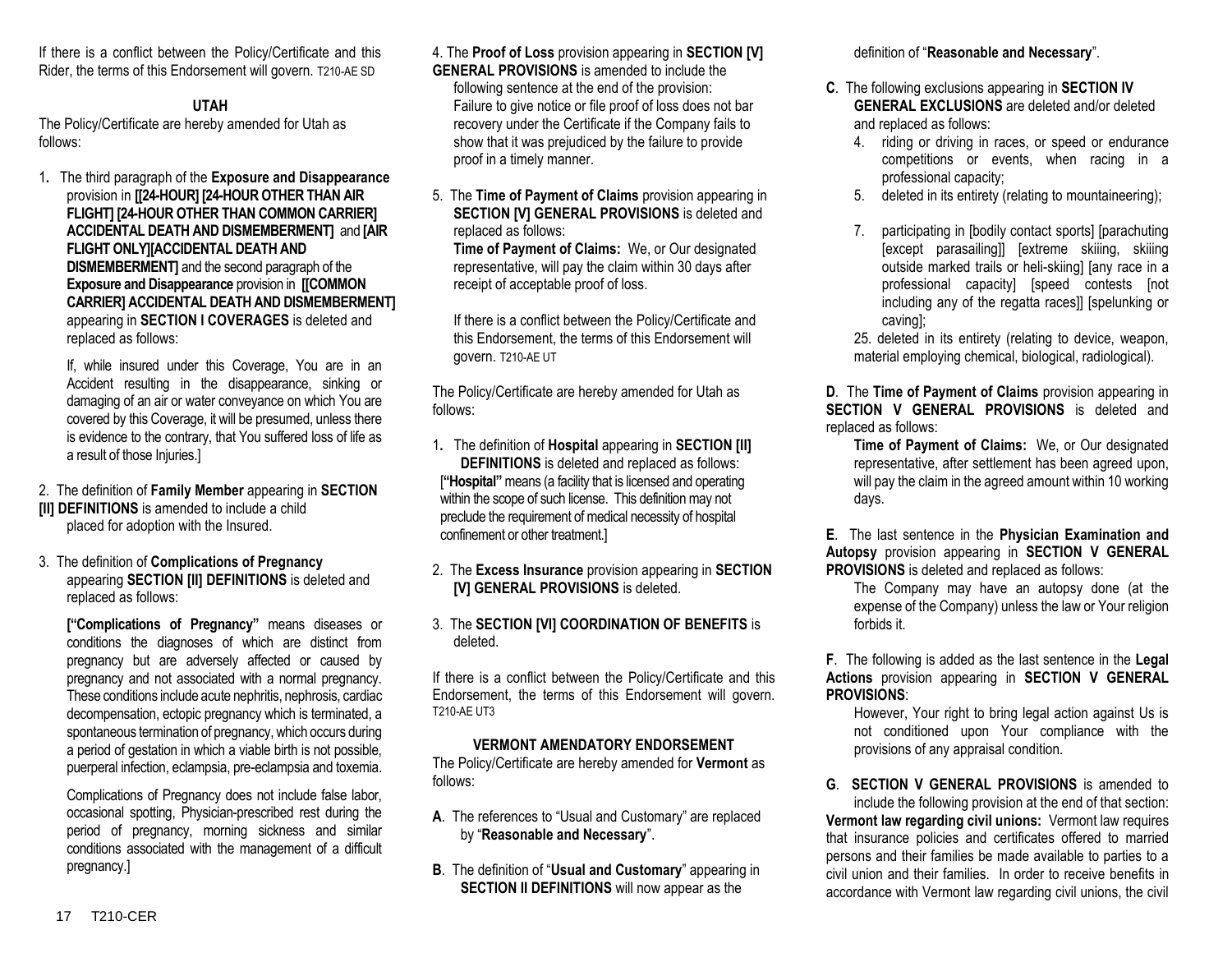union must be established in the state of Vermont according to Vermont law. It is understood that definitions and provisions within this Certificate designating Insured, Eligible Person, Family Member, You/and or Your and another other certificate definitions and provisions designating an Insured under this Certificate are amended, whenever appearing, where terms denoting a marital relationship or family relationship arising out of a marriage are used to indicate parties to a civil union and their families under Vermont law. If there is a conflict between the Policy/Certificate and this Endorsement, the terms of this Endorsement will govern. T210-AE VT

#### **WYOMING**

The Certificate is hereby amended for Wyoming as follows:

1. In the definition of **Pre-Existing Condition** appearing in **SECTION II DEFINITIONS, Item 1) is deleted and** replaced as follows:

1) received a recommendation for a test, examination, or medical treatment for a condition which first manifested itself, worsened or became acute, resulting in actual diagnosis, care or treatment received;

2. In the **Pre-Existing Condition Exclusion** provision appearing in **SECTION IV GENERAL EXCLUSIONS,**  Item 1) is deleted and replaced as follows:

1) received a recommendation for a test, examination, or medical treatment for a condition which first manifested itself, worsened or became acute, resulting in actual diagnosis, care or treatment received;

If there is a conflict between the Policy/Certificate and this Endorsement, the terms of this Endorsement will govern. T210-AE WY

Signed for **United States Fire Insurance Company** By:

Marc J. Adee James Kraus Chairman and CEO Secretary

When used throughout this document "The Company", "Our", "We", or "Us" means:

# **United States Fire Insurance Company**

# **GRIEVANCE PROCEDURES**

When you submit a claim and that claim is denied, we will provide a written statement containing the reasons for the Adverse Determination. You have the right to request a review of any Company decision or action pertaining to our contractual relationship and to appeal any adverse claim determination we've made by filing a Grievance. These procedures have been developed to ensure a full investigation of a Grievance through a formal process.

# **DEFINITIONS**

A "Grievance" is a written complaint requesting a change to a previous claim decision, claims payment, the handling or reimbursement of health care services, or other matters pertaining to your coverage and our contractual relationship.

An "Adverse Determination" is a determination by the Company or its designated utilization review organization that (i) a service, treatment, drug, or device, is experimental, investigational, specifically limited or excluded by your coverage; or (ii) a facility admission, the availability of care, continued stay or other health care services proposed or furnished have been reviewed and, based upon the information provided, does not meet the contractual requirements for medical necessity, appropriateness, health care setting, level of care or effectiveness and therefore, the benefit coverage is denied, reduced or terminated in whole or in part.

# **INFORMAL GRIEVANCE PROCEDURE**

You, your authorized representative, or a provider acting on your behalf may submit an oral complaint to us within 60- days after an event that causes a dispute. Telephoning allows you to discuss your complaint or concerns and gives us the opportunity to immediately resolve the problem.

If we don't have all the information necessary to review your complaint, we will request any additional information within 5 business days of receiving your complaint. After we receive all the necessary information, we will provide you, your authorized representative, or a provider acting on your behalf with our written decision within 30-days after receiving the complaint and all necessary information. If the problem cannot be resolved in this manner, you still have the right to submit a written request for the complaint to be reviewed through the Formal Grievance Procedure, as outlined below.

# **FORMAL GRIEVANCE PROCEDURE**

A formal Grievance may be submitted by you, your authorized representative, or in the event of an Adverse Determination, by a provider acting on your behalf.

If you file a formal Grievance, you will have the opportunity to submit written comments, documents, records and other information you feel are relevant to the Grievance, regardless of whether those materials were considered in the initial Adverse Determination.

# **First Level Review**

Within 3 working business days after receiving the Grievance, we must acknowledge the Grievance and provide you, your authorized representative or a provider with the name, address, and telephone number of the coordinator handling the Grievance and information on how to submit written material. The person(s) who reviews the Grievance will not be the same person(s) who made the initial Adverse Determination. During the review, all information, documents, and other materials submitted relating to the claim will be considered, regardless of whether they were considered in making the previous claim decision. The Insured will not be allowed to attend, or have a representative attend, a First Level Review. The Insured may, however, submit written material for consideration by the reviewer(s).

# **GRIEVANCE**

When the Grievance is based in whole or in part on a medical judgment, the review will be conducted by, or in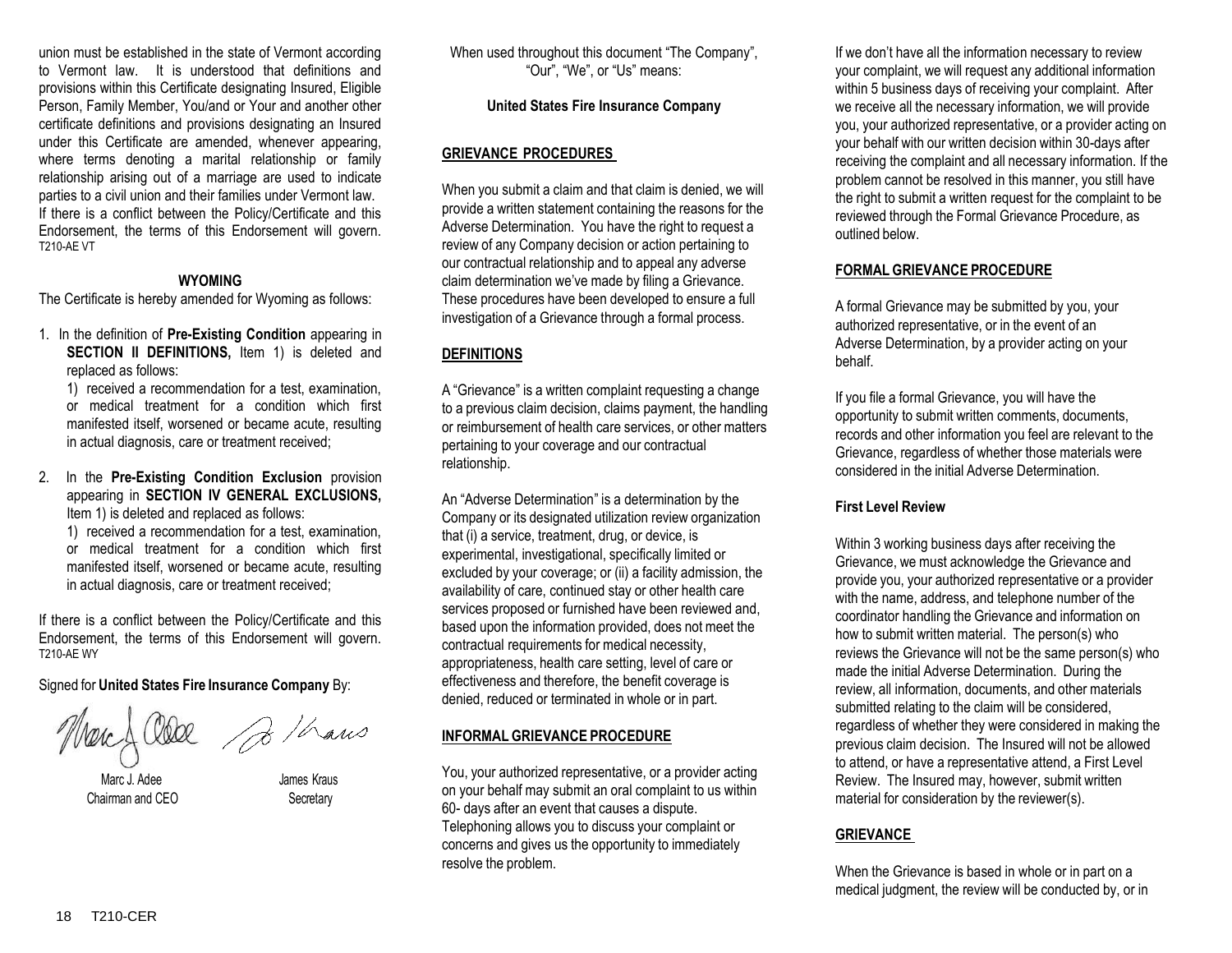consultation with, a medical doctor with appropriate training and expertise to evaluate the matter. Following our review of your Grievance, we must issue a written decision to you and, if applicable, to your representative or provider, within 20-days after receiving the Grievance. The written decision must include:

- (1) The name(s), title(s) and professional qualifications of any person(s) participating in the First Level Review process.
- (2) A statement of the reviewer's understanding of the Grievance.
- (3) The specific reason(s) for the reviewer's decision in clear terms and the contractual basis or medical rationale used as the basis for the decision in sufficient detail for the Insured to respond further to our position.
- (4) A reference to the evidence or documentation used as the basis for the decision.
- (5) If the claim denial is based on medical necessity, experimental treatment or similar exclusion, instructions for requesting an explanation of the scientific or clinical rationale used to make the determination.
- (6) A statement advising you of your right to request a Second Level Review, if applicable, and a description of the procedure and timeframes for requesting a Second Level Review.

# **Second Level Review**

The Second Level Review process is available if you are not satisfied with the outcome of the First level Review for an Adverse Determination. Within ten business days after receiving a request for a Second Level Review, we will advise you of the following:

(1) the name, address, and telephone number of a person designated to coordinate the Grievance review for the Company;

(2) a statement of your rights, including the right to:

- ❖ attend the Second Level Review
- $\div$  present his/her case to the review panel:
- submit supporting materials before and at the review meeting;
- \* ask questions of any member of the review panel;
- $\div$  be assisted or represented by a person of his/her choice, including a provider, family member, employer representative, or attorney.
- \* request and receive from us free of charge, copies of all relevant documents, records and other information that is not confidential or privileged that were considered in making the Adverse Determination.

We must convene a review panel and hold a review meeting within 45-days after receiving a request for a Second Level Review. We will notify you in writing of the meeting date at least 15-days prior to the date. The review meeting will be held during regular business hours at a location reasonable accessible to you. In cases where a face-to-face meeting is not practical for geographic reasons, we will offer you the opportunity to communicate with the review panel at our expense by conference call or other appropriate technology. Your right to a full review may not be conditioned on whether or not you appear at the meeting.

If you choose to be represented by an attorney, we may also be represented by an attorney. If we choose to have an attorney present to represent our interests, we will notify you at least 15 working days in advance of the review that an attorney will be present and that you may wish to obtain legal representation of your own.

The panel must be comprised of persons who:

(1) were not previously involved in any matter giving rise to the Second Level Review;

(2) are not employees of the Company or Utilization

Review Organization; and

(3) do not have a financial interest in the outcome of the review.

A person previously involved in the Grievance may appear before the panel to present information or answer questions.

All persons reviewing a Second Level Grievance involving a Utilization Review non-certification or a clinical issue will be providers who have appropriate expertise, including at least one clinical peer. If we use a clinical peer on an appeal of a Utilization Review non-certification or on a First Level Review, we may use one of our employees on

the Second Level Review panel if the panel is comprised of 3 or more persons.

# **GRIEVANCE**

We must issue a written decision to you and, if applicable, to your representative or provider, within 10 business days after completing the review meeting. The decision must include:

- $(1)$  the name(s), title(s) and qualifying credentials of the members of the review panel;
- (2) a statement of the review panel's understanding of the nature of the Grievance and all pertinent facts;
- (3) the review panel's recommendation to the Company and the rationale behind the recommendation;
- (4) a description of, or reference to, the evidence or documentation considered by the review panel in making the recommendation;
- (5) in the review of a Utilization Review noncertification or other clinical matter, a written statement of the clinical rationale, including the clinical review criteria, that was used by the review panel to make the determination;
- (6) the rationale for the Company's decision if it differs from the review panel's recommendation;
- (7) a statement that the decision is the Company's final determination in the matter;
- (8) notice of the availability of the Commissioner's office for assistance, including the telephone number and address of the Commissioner's office.

# **EXPEDITED REVIEW**

You are eligible for an expedited review when the timeframes for an Informal, formal First Level review or Second Level review would reasonably appear to seriously jeopardize your life or health, or your ability to regain maximum function. An expedited review is also available for all Grievances concerning an admission, availability of care, continued stay or health care service for a person who has received emergency services, but who has not been discharged from a facility.